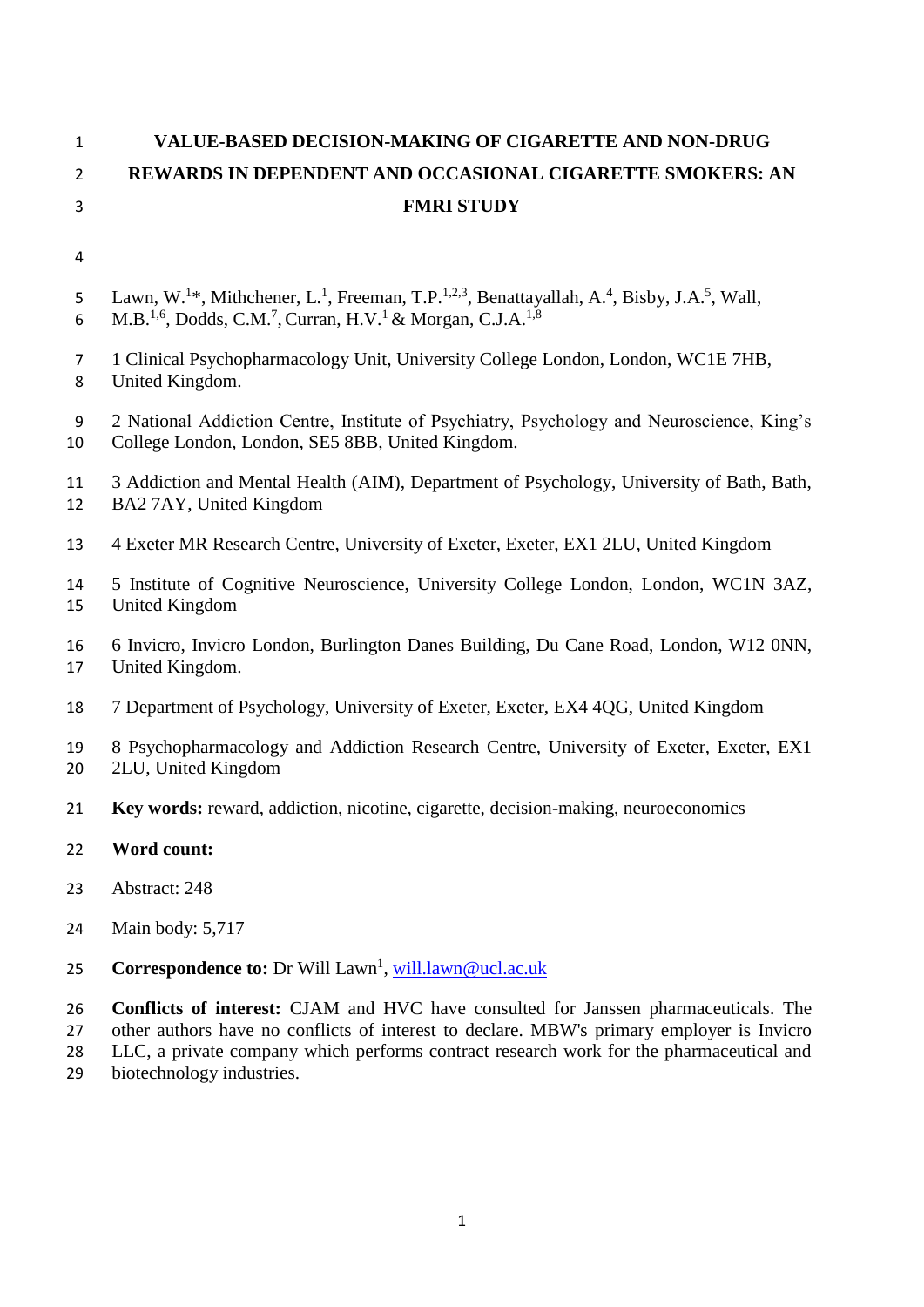#### **ABSTRACT**

 Little is known about the neural functioning that underpins drug valuation and choice in addiction, including nicotine dependence. Following ad libitum smoking, 19 dependent smokers (smoked≥10/day) and 19 occasional smokers (smoked 0.5-5/week), completed a decision-making task. First, participants stated how much they were willing-to-pay for various amounts of cigarettes and shop vouchers. Second, during functional magnetic resonance imaging, participants decided if they wanted to buy these cigarettes and vouchers for a set amount of money. We examined decision-making behaviour and brain activity when faced with cigarette and voucher decisions, purchasing (vs. not purchasing) cigarettes and vouchers, and 'value signals' where brain activity correlated with cigarette and voucher value. Dependent smokers had a higher willingness-to-pay for cigarettes and greater activity in the bilateral middle temporal gyrus when faced with cigarette decisions than occasional smokers. Across both groups, the decision to buy cigarettes was associated with activity in the left paracingulate gyrus, right nucleus accumbens and left amygdala. The decision to buy vouchers was associated with activity in the left superior frontal gyrus, but dependent smokers showed weaker activity in the left posterior cingulate gyrus than occasional smokers. Across both groups, cigarette value signals were observed in the left striatum and ventromedial prefrontal cortex. To summarise, nicotine dependence was associated with greater behavioural valuation of cigarettes and brain activity during cigarette decisions. When purchasing cigarettes and vouchers, reward and decision-related brain regions were activated in both groups. For the first time, we identified value signals for cigarettes in the brain.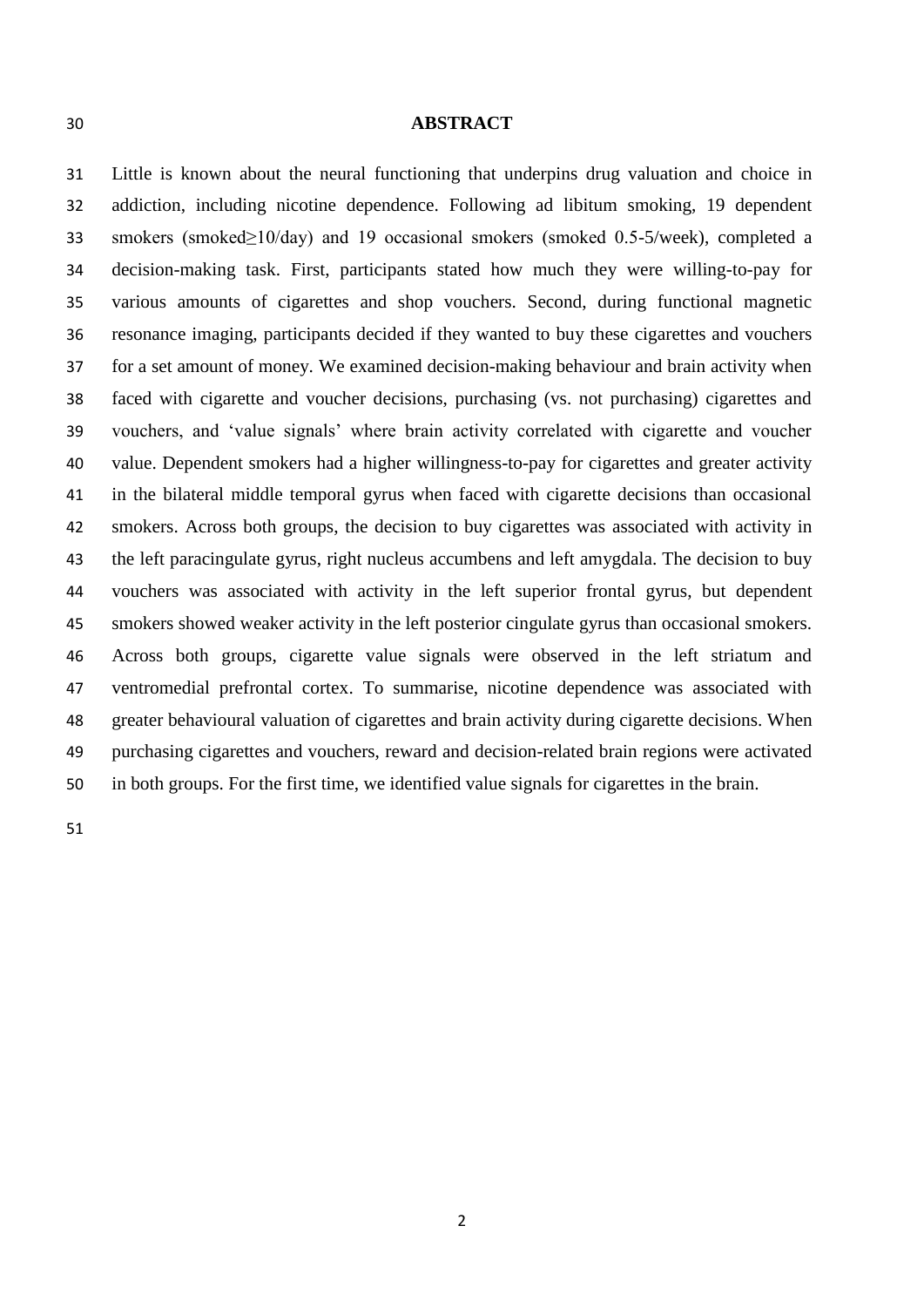#### **INTRODUCTION**

 Addiction can be considered a disorder fundamentally caused by maladaptive decision- making (Redish et al., 2008; Schoenbaum and Shaham, 2008; Ekhtiari et al., 2017). Indeed, decisions to continue to use drugs despite interpersonal or psychological and physical health problems are diagnostic criteria for DSM-5 substance use disorders (American Psychiatric Association, 2013). Decisions lie at the heart of our understanding of addiction. However, one critical type of decision that has received scant attention within neuroscientific addiction research is the decision to buy drugs.

 Initial behavioural economics research on cigarette purchase (Jacobs and Bickel, 1999; MacKillop et al., 2008) showed that, like for other reinforcers, cigarette consumption (i.e. the number purchased) is at its maximum when cost is at its minimum and decreases as cost increases. Furthermore, measures of demand for cigarettes correlate with nicotine dependence (MacKillop et al., 2008; Murphy et al., 2011; Chase et al., 2013), are sensitive to cigarette cues and withdrawal (MacKillop et al., 2012), and predict future smoking behaviour in those attempting to quit (Mackillop et al., 2015). This demonstrates that addiction to cigarettes can be successfully conceptualised in a behavioural economic framework.

 'Neuroeconomics' was born out of the combination of behavioural economics and cognitive neuroscience (Glimcher and Rustichini, 2004; Glimcher et al., 2009), and studies what happens in the brain when economic decisions are made. Building on the existing behavioural economics work, three 'neuroeconomics' studies have examined neural activations associated with decisions to buy drugs. These studies all combined functional magnetic resonance imaging (fMRI) with a drug purchase task with real, financial consequences (MacKillop et al., 2014; Bedi et al., 2015; Gray et al., 2017).

 MacKillop et al. (2014) used the well-validated 'alcohol purchase task' (Murphy and MacKillop, 2006) with 24 heavy alcohol drinkers. The participants made a series of decisions about how many 'mini-drinks' they would buy for a range of prices (\$0 to \$15). Decisions to buy alcohol were associated with activation in the medial prefrontal cortex (mPFC), posterior parietal cortex (PPC), dorsolateral prefrontal cortex (dlPFC), posterior cingulate cortex (PCC), and left anterior insula. The authors suggested these regions are specifically involved in attention and intentionality (PPC), decisional balance (mPFC and dlPFC) and craving (insula) (MacKillop et al., 2014).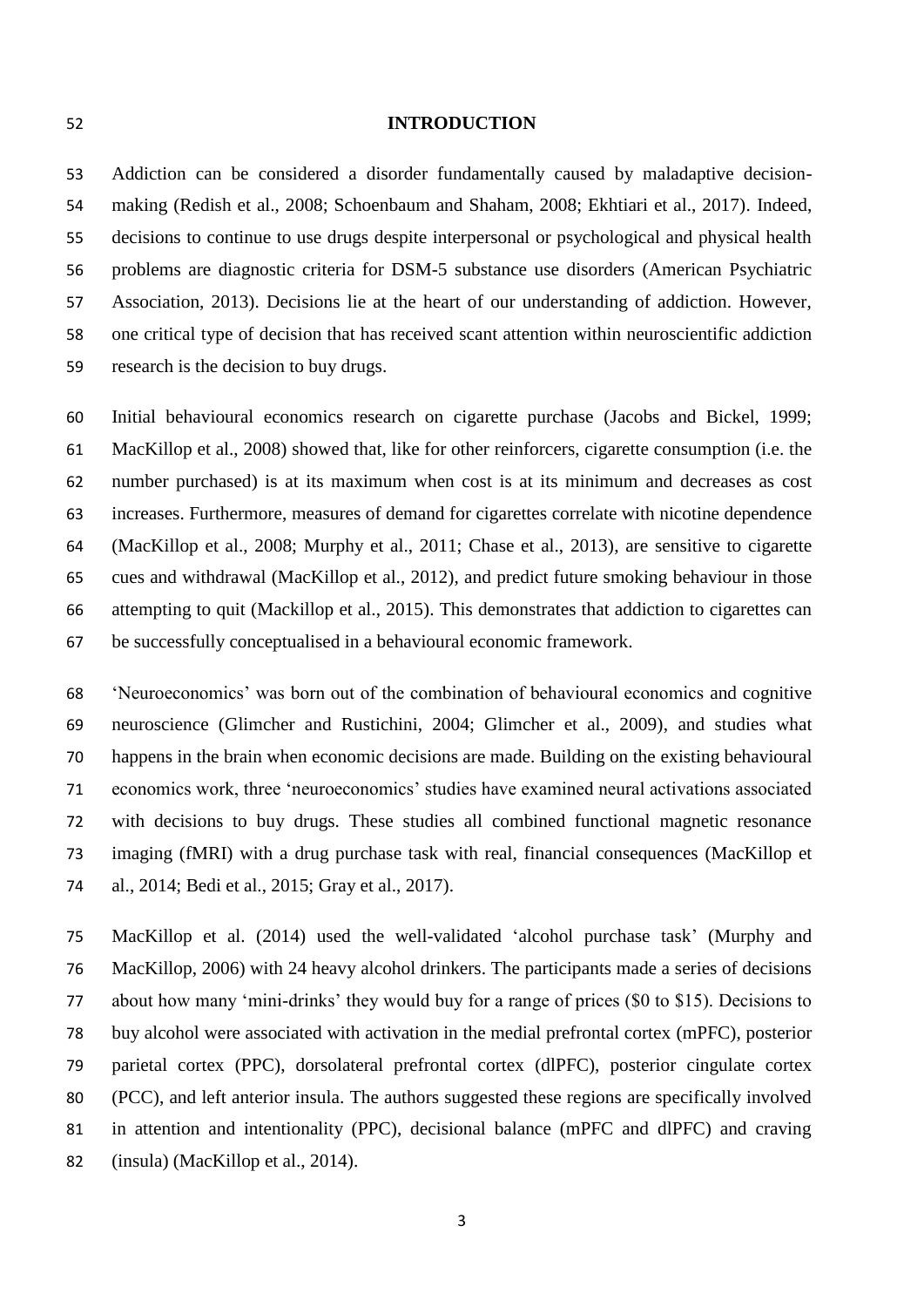Using an analogous task, the 'cigarette purchase task', Gray et al. (2017) examined brain activation when 35 cigarette smokers (who smoked an average of 16 cigarettes per day) made decisions about how many cigarettes they would buy for a range of prices (\$0 to \$10). Decisions to buy cigarettes were associated with activation of the caudate and deactivation of superior parietal lobule. Elastic decision-making (i.e. when consumption is substantially affected by price) was associated with activation of medial frontal gyrus (meFG), middle frontal gyrus (miFG), inferior frontal gyrus (iFG), insula, anterior cingulate cortex (ACC), parietal lobule and dlPFC. The authors suggested that activity in the caudate was due to its role in goal-directed action, meFG activity related to conflict processing and dlPFC activity associated with inhibitory processes (Gray et al., 2017).

 Bedi et al. (2015) used a slightly different approach in which 21 regular cannabis users made yes/no decisions about whether they wanted to purchase a certain number of cannabis puffs (1 to 12) for a specific price (\$0.25 to \$5). Multivariate analysis was employed to determine which voxels' activations were associated with decisions to buy cannabis, these were: superior frontal gyrus (sFG), meFG, miFG, PCC, caudate, putamen, insula, inferior parietal lobule and superior parietal lobule. Bedi et al. (2015) noted the similarity between their results and Mackillop et al.'s (2014) results. Bedi et al. (2015) highlighted activation of the bilateral dorsal striatum, which is thought to become more important in directing behaviour towards drugs as addiction severity increases (Everitt and Robbins, 2005, 2016). Furthermore, they linked the insula's activity with interoception (Naqvi and Bechara, 2009) and the PCC's activity with subjective value (Clithero and Rangel, 2013).

 Much *general* neuroeconomics research has focused on finding neural 'value signals' for different commodities, i.e. brain regions where activity is directly proportional to the value of the commodity presented (Montague and Berns, 2002; Plassmann et al., 2007; Rangel et al., 2008; Rushworth and Behrens, 2008; Chib et al., 2009; Bartra et al., 2013). This research has highlighted the critical roles of the ventromedial prefrontal cortex (vmPFC) and ventral striatum (amongst others) in valuation processing. Indeed, in a study which directly informed our methodology (Chib et al., 2009), activity in one region of the vmPFC correlated with subjective value for three different types of reward: food, money and 'trinkets' (e.g. a hat).

 Note that, 'subjective value' refers to a personal value assigned to an outcome by an individual. This could be a rating of 'value' on an arbitrary scale from 0-10, the amount of money the individual is willing to pay for the outcome, or a rating of how much the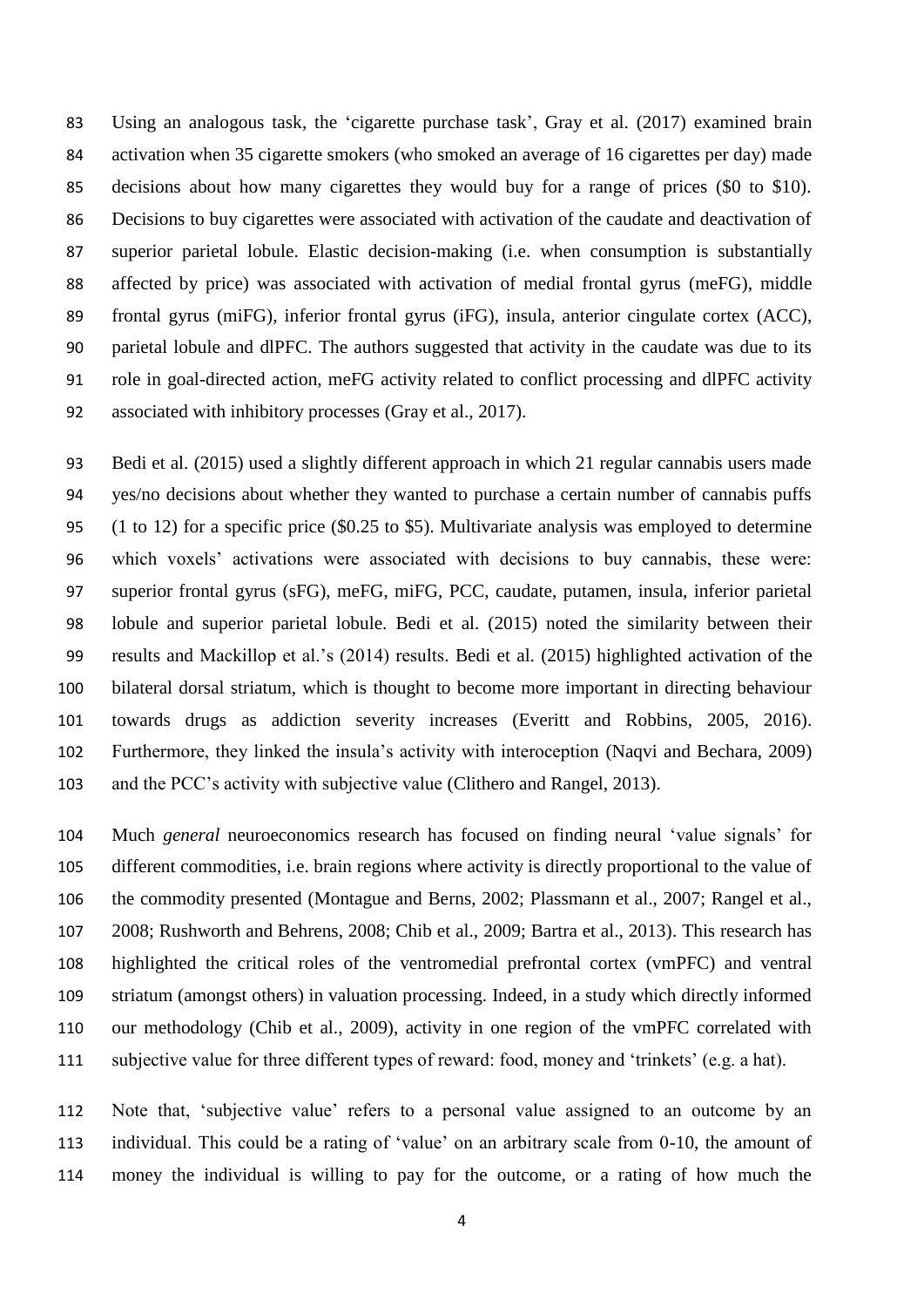individual 'likes' the outcome on consumption. Alternatively, a more 'objective' value can be used to investigate valuation processing, e.g. the *number* of chocolates available in a decision. In our study, we quantified subjective value, using participants' willingness-to-pay money for each reward, as in previous research (Becker et al., 1963; Chib et al., 2009).

 Drug-related neuroeconomic research has not yet searched for drug value signals. Furthermore, no comparative rewards have been used to investigate brain activity associated with the valuation and purchase of drugs alongside that of non-drug rewards, despite this strategy being employed in other areas of addiction research (Bühler et al., 2010; Chase et al., 2013; Lawn et al., 2015).

 Therefore, we do not know: (1) whether nicotine dependence is associated with differential brain activity when purchasing cigarettes and non-drug rewards, (2) if cigarette value signals exist in the expected brain areas, and (3) how the brain responds when valuing and purchasing cigarettes and non-drug rewards within the same paradigm. In order to address these gaps of knowledge, we conducted a cross-sectional fMRI study comparing dependent and occasional cigarette smokers when they made purchase decisions about cigarettes and vouchers.

## *Hypotheses*

 We hypothesised that dependent smokers would financially value cigarettes more than occasional smokers. Based on the claim that addiction is underpinned by weakened goal- directed and enhanced habitual drug-seeking (Everitt and Robbins, 2005, 2016), we also hypothesised that dependent smokers would purchase more cigarettes than expected based on the subjective values they assigned to the cigarettes available.

 We predicted that the decision to purchase cigarettes and vouchers would be associated with activity in reward-related and choice-related regions: mPFC, dlPFC, ACC, PCC, insula, caudate/putamen and mFG/meFG/iFG/sFG. Moreover, we hypothesised that activity in these regions would be greater when purchasing cigarettes and weaker when purchasing vouchers in dependent smokers compared to occasional smokers.

 We predicted that activity in the vmPFC and bilateral ventral striatum would correlate with subjective cigarette and voucher value, on a trial-by-trial basis. Lastly, based on weaker goal-directed drug-seeking (Everitt and Robbins, 2005, 2016), we predicted that the relationship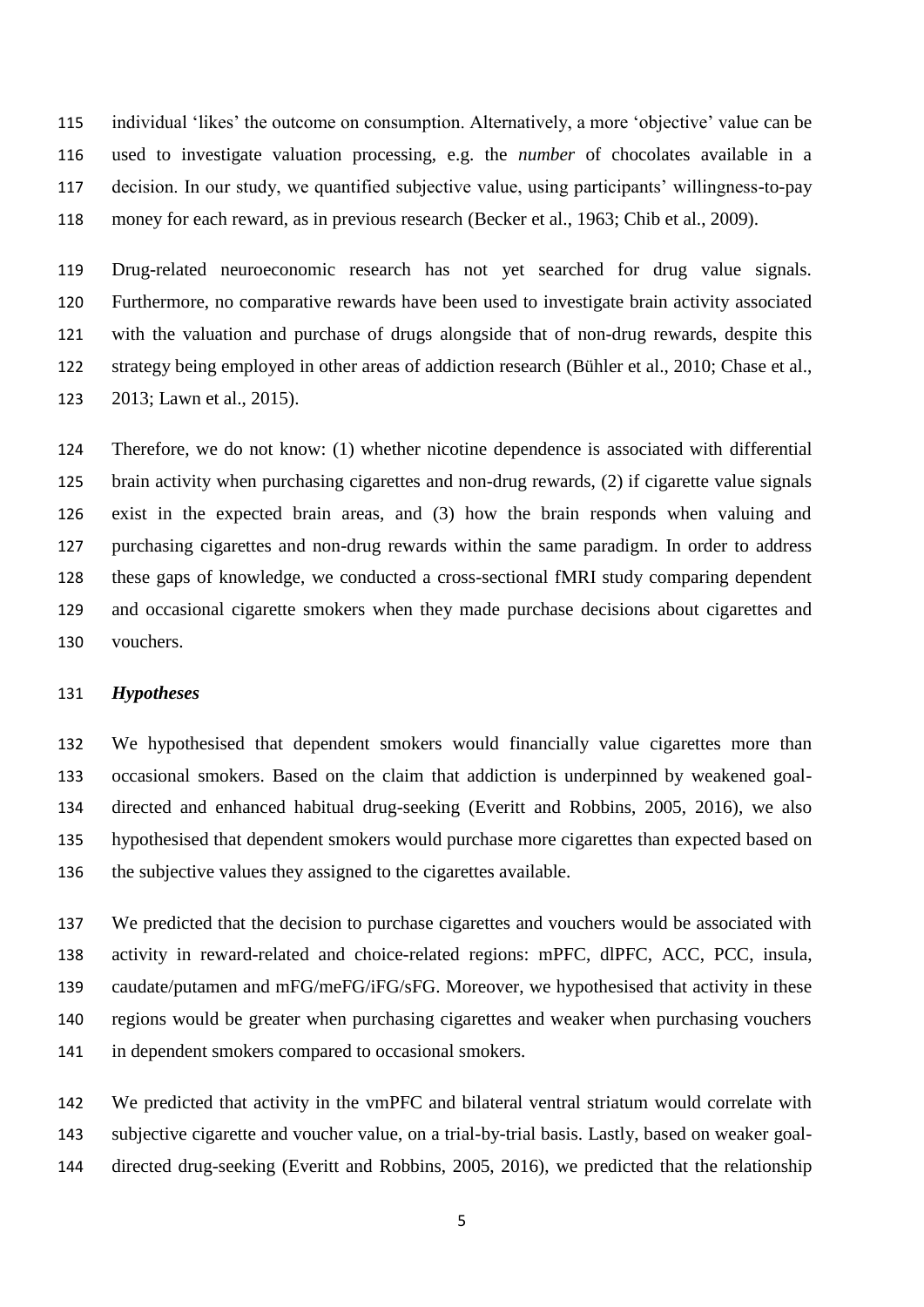- between subjective value of cigarettes and brain activity would be weaker in dependent
- smokers than occasional smokers.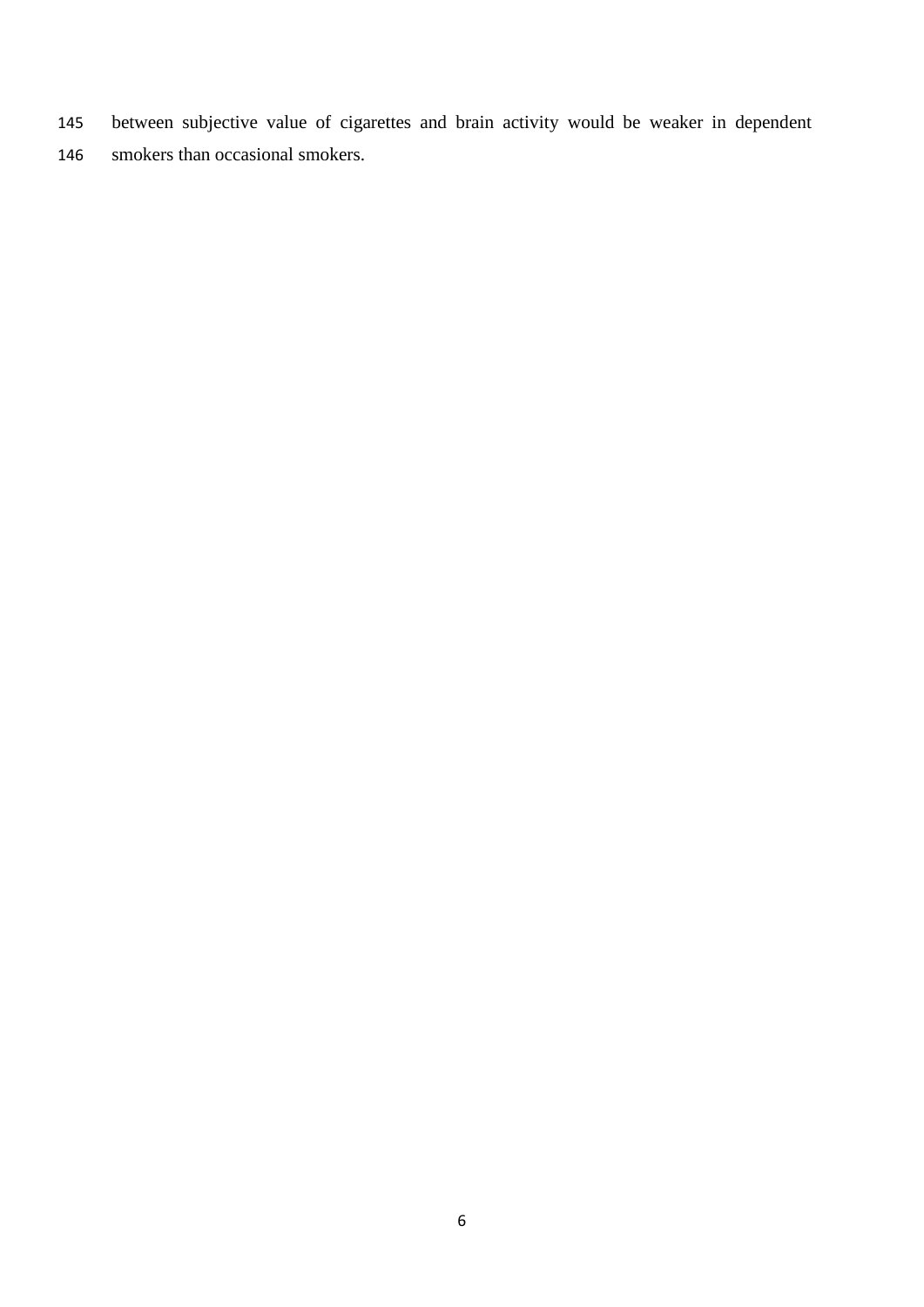#### **MATERIALS AND METHODS**

#### *Participants*

 A cross-sectional study design was employed. Nineteen dependent cigarette smokers (three 150 women) and 19 occasional cigarette smokers (six women) took part<sup>1</sup>. Inclusion criteria for the 151 dependent smokers were: (1) Fagerstrom Test of Nicotine Dependence (FTND) score  $\geq 5$ , (2) 152 smoke  $\geq$ 10 cigarettes per day on average. Inclusion criteria for the occasional smokers were: (1) FTND=0, (2) smoke 0.5-5 cigarettes per week on average. Inclusion criteria for all participants were: 18-50 years old, right-handed and normal or corrected-to-normal vision with contact lenses. Exclusion criteria were: (1) seeking treatment for a mental health problem; (2) using psychiatric medication; (3) use of any illicit drug once per week or more; (4) quitting smoking; and (5) any MRI contraindications Additionally, occasional smokers were excluded if they had ever been a regular, daily cigarette smoker in the past. Participants were told to smoke as normal before the study (i.e. they were *not* required to abstain from smoking).

 Recruitment was conducted via advertisements on Gumtree, in Exeter town centre and in the University of Exeter. Participants were reimbursed £10/hour. All participants were given full information about the study and provided written informed consent. The study was conducted according to the guidelines of the Declaration of Helsinki and approved by the University of Exeter Ethics Committee.

### *Assessments*

**.** 

#### *Value-based decision-making task (Chib et al., 2009)*

 The structure of the task was based on a value-based decision-making task used previously (Chib et al., 2009). The task was divided into two phases: a pre-scanning auction phase and a scanning choice phase. Both phases involved making purchase decisions about cigarettes and voucher 'bundles', i.e. different amounts of cigarettes/vouchers.

<sup>&</sup>lt;sup>1</sup> We tested 23 dependent smokers and 20 occasional smokers. We excluded four dependent smokers for the following reasons: one smoked cannabis more than once per week, and we only found out during the testing session; one had a missing structural scan; one had an error in all functional data and one had no willingness to pay data recorded. We excluded one occasional smoker because they had an error in all functional scans. Therefore we had 19 participants in each group.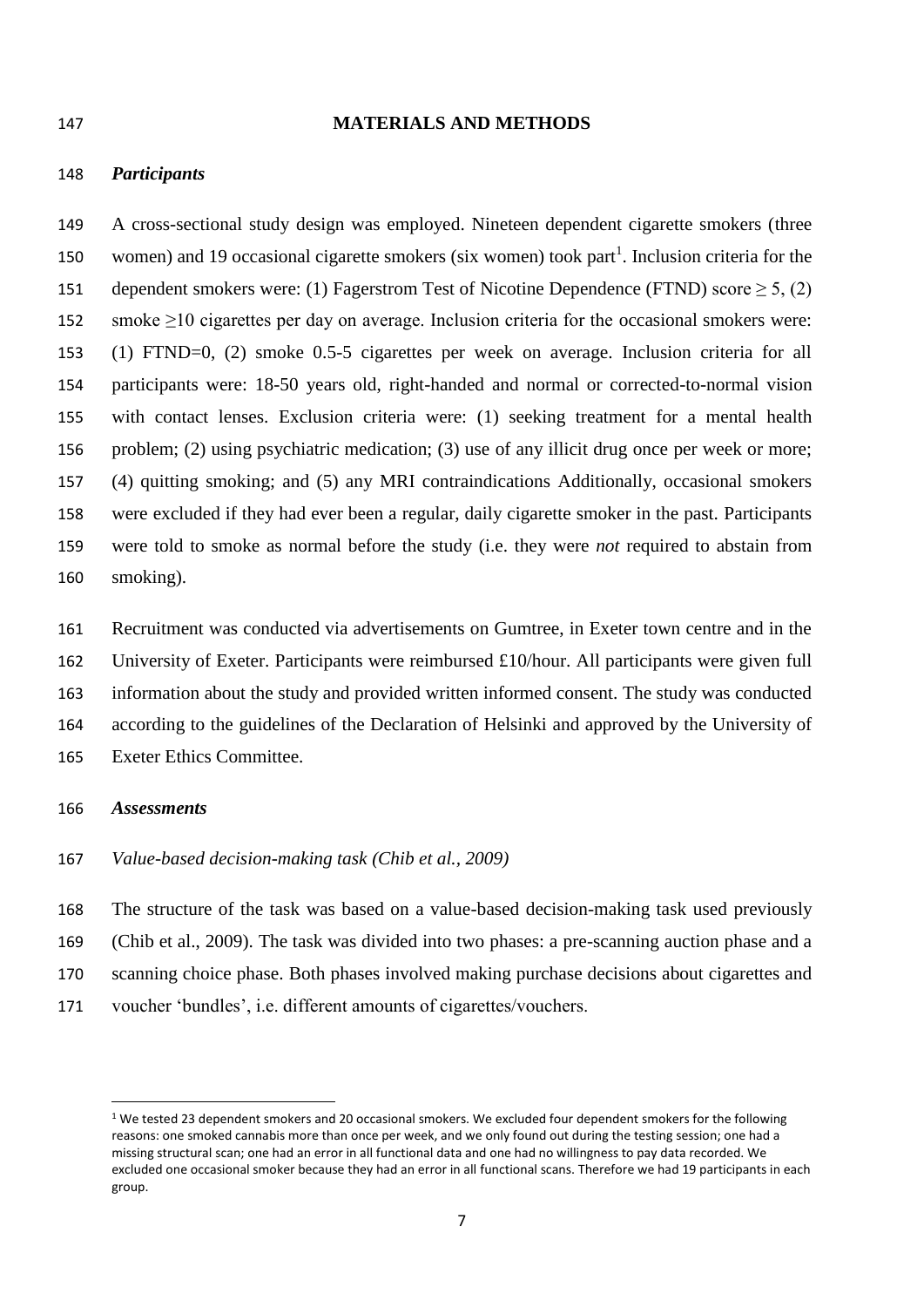The cigarettes on offer were Marlboro, Camel or Lucky Strike and, within a bundle, they varied in number from one to ten, e.g. '8 Marlboro cigarettes' was one cigarette bundle. In total there were 30 cigarette bundles. The vouchers were HMV, Amazon, Waterstones and 175 they varied in amount from one to ten, where one voucher  $= 20p$ , e.g. '4 Waterstones vouchers' was one voucher bundle. In total there were 30 voucher bundles. Each phase consisted of 60 purchase decisions.

 At the start of the pre-scanning phase, participants were given eight pounds in cash. They were told that, across both phases, one of their choices about cigarette bundles and one of their choices about voucher bundles would be *randomly chosen to happen in reality*. Therefore, they should make every decision like it was real. They could spend a maximum of four pounds on vouchers and four pounds on cigarettes, across both phases.

# *Pre-scanning auction phase (see figure 1a)*

 The pre-scanning phase was an auction, in which participants decided how much they would like to spend on the total of 60 different cigarette and voucher bundles, ranging from £0.00 to £4.00. The participant had as long as they wanted for each auction decision. The auction was a Becker-DeGroot-Marschack (BDM) auction (Becker et al., 1963; Chib et al., 2009) and a full description can be found in the supplementary materials.

# *Scanning choice phase (see figure 1b)*

 Subsequently, the participant entered the scanner and completed the scanning choice phase. The participant faced a series of simple decisions in which they chose whether or not to buy a cigarette or voucher bundle for a set amount of money. The set amount of money (for all trials) was equal to their median willingness-to-pay (WTP) from the pre-scanning auction phase. Each of these choices lasted for three seconds. This three second choice event is the key event for the fMRI analyses in which we investigated value and choice processing across and between the groups. Between the choices there were inter-trial intervals which varied randomly in length from 1 to 10s (with an equal probability for each interval). The 60 trials were fully randomised. The task lasted for nine minutes and 30 seconds. We presented words, rather than images, in the task, in order to reduce cue reactivity.

*Other assessments*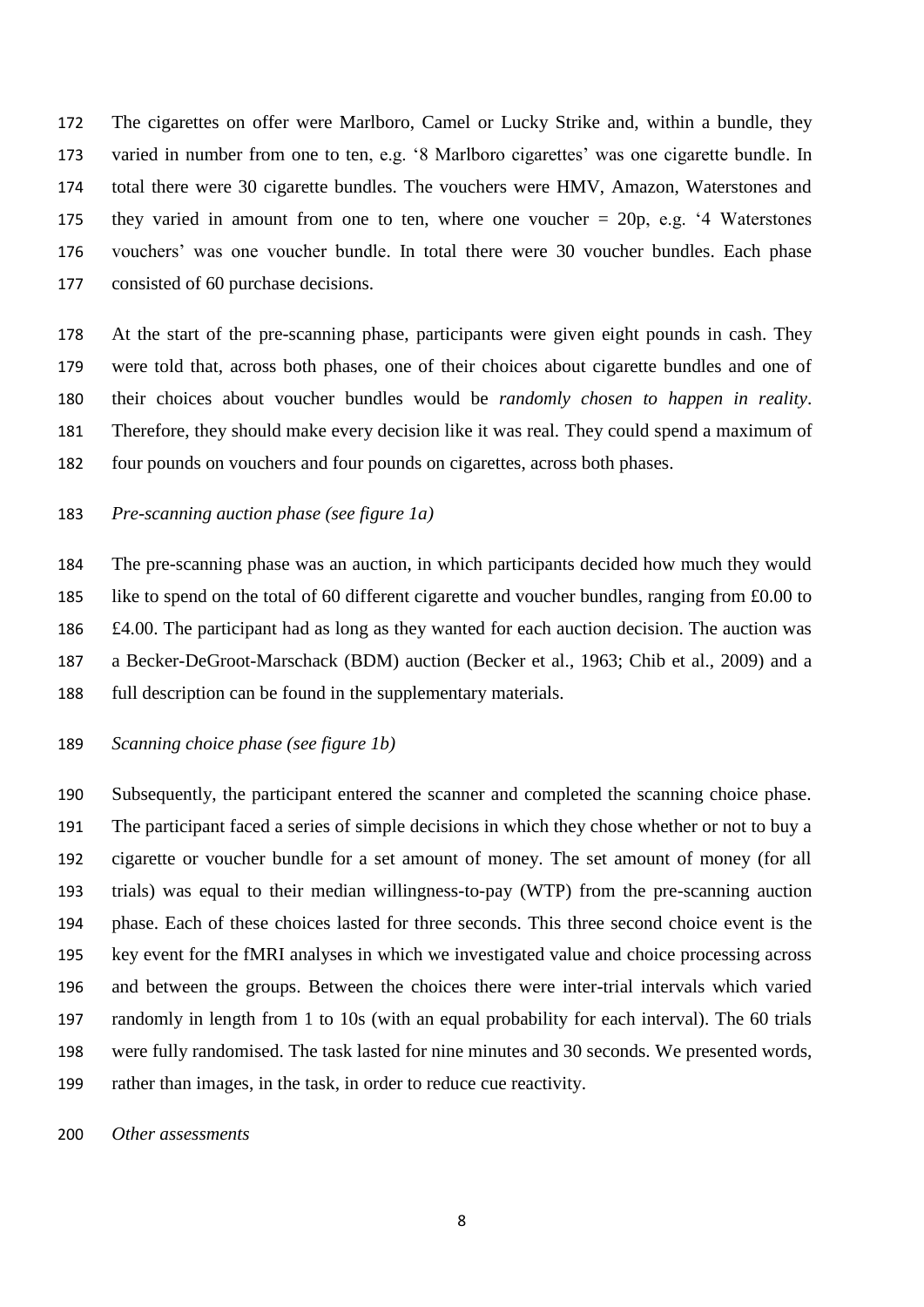We also measured depression with the Beck Depression Inventory (Beck et al., 1996), nicotine dependence with the Fagerstrom Test for Nicotine Dependence (Heatherton et al., 1991; Fagerström et al., 2012), tobacco use disorder (TUD) with the Diagnostic and Statistical Manual 5 (American Psychiatric Association, 2013), carbon monoxide using a Bedfont Micro Smokerlyzer (Bedfont Scientific, Harrietsham, UK) and premorbid verbal intelligence with Spot The Word (Baddeley et al., 1993). More details can be found in supplementary materials.

#### *Procedure*

 Participants attended one two-hour testing session. Before entering the scanner, they completed the questionnaires, blew into the CO monitor and completed the pre-scanning auction phase of the task. Subsequently, they entered the scanner and completed the scanning choice phase of the task (which started roughly 30 minutes after the pre-scanning auction phase), as well as two other tasks, which will be reported elsewhere (see supplementary materials). After finishing the scanning, one cigarette-related decision and one voucher- related decision from across both phases was selected to happen in reality. At the end of the session, the participant was given their bonus payment of cigarettes, vouchers, and remaining money.

# *Magnetic resonance image acquisition*

 MRI data were collected on a Philips 1.5T scanner with an 8 channel sense head coil. For functional scans, T2\*-weighted, echo-planer images were collected using a sequence with the following parameters: repetition time (TR)=3s, echo time (TE)=50ms. T1-weighted images were collected for the structural scan. Further details can be found in the supplementary materials.

## *Behavioural data analyses*

 All behavioural data were analysed using IBM Statistical Package for Social Sciences (IBM SPSS version 21).

 Demographics and baseline smoking variables for dependent and occasional smokers are described using means, standard deviations, medians and ranges. They were compared using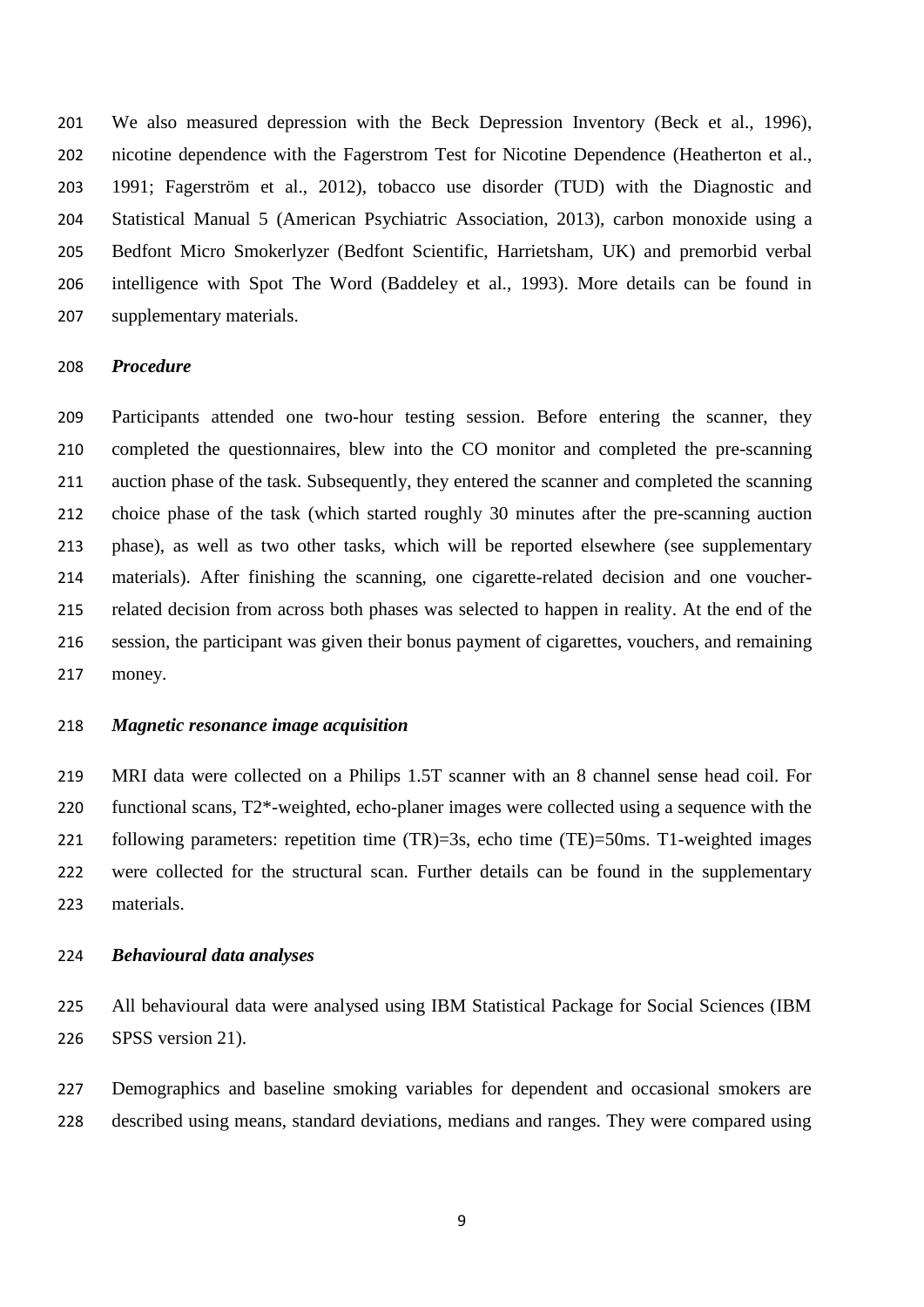independent t-tests or Mann-Whitney U-tests, depending on whether the data met requirements for parametric analysis.

 ANOVAs with a between-subjects factor of Group (dependent and occasional) and Reward (cigarette and voucher) were employed to analyse behavioural data. Bonferonni corrections were applied to post hoc comparisons. We winsorized any outcome data above or below 2.5 standard deviations from the mean.

#### *fMRI data analyses*

 Data were analysed using SPM12. Movement correction was carried out using 2nd degree b- spline interpolation to realign all functional volumes to the mean functional volume. No participant was excluded for movement, as all participants moved less than twice the voxel size (6mm) in any direction throughout the task. Each person's structural image was co- registered to their mean functional volume. Subsequently, a slice timing correction was carried out on the functional volumes using SPM12's default settings. Then, the co-registered structural image and the functional volumes were spatially normalised into Montreal Neurological Institute (MNI) space using the SPM standard MNI template and affine regularisation. Finally, the functional volumes were smoothed with an isotropic Gaussian kernel for group analysis (8mm full-width at half-maximum).

### *First level analyses*

 Functional data were analysed using general linear models. We conducted two main analyses: one concerning BOLD response when a reward was purchased vs. when it was not, and one concerning the correlation between BOLD response and subjective valuation of reward (i.e. WTP). We also conducted additional analyses investigating all cigarette and voucher choices, regardless of purchase behaviour (reported in the supplementary materials).

 We modelled the three-second choice events using boxcar functions convolved with the default haemodynamic response function. For the choice-based first-level analyses, the events modelled were: cigarette-choice-purchase, cigarette-choice-don't-purchase, voucher-choice- purchase and voucher-choice-don't-purchase. For each individual we created a cigarette- purchase>cigarette-don't-purchase contrast and a voucher-purchase>voucher-don't-purchase contrast. For the value-based first-level analyses, we modelled all cigarette-choice and voucher-choice events parametrically modulated by the WTP for the reward on offer in that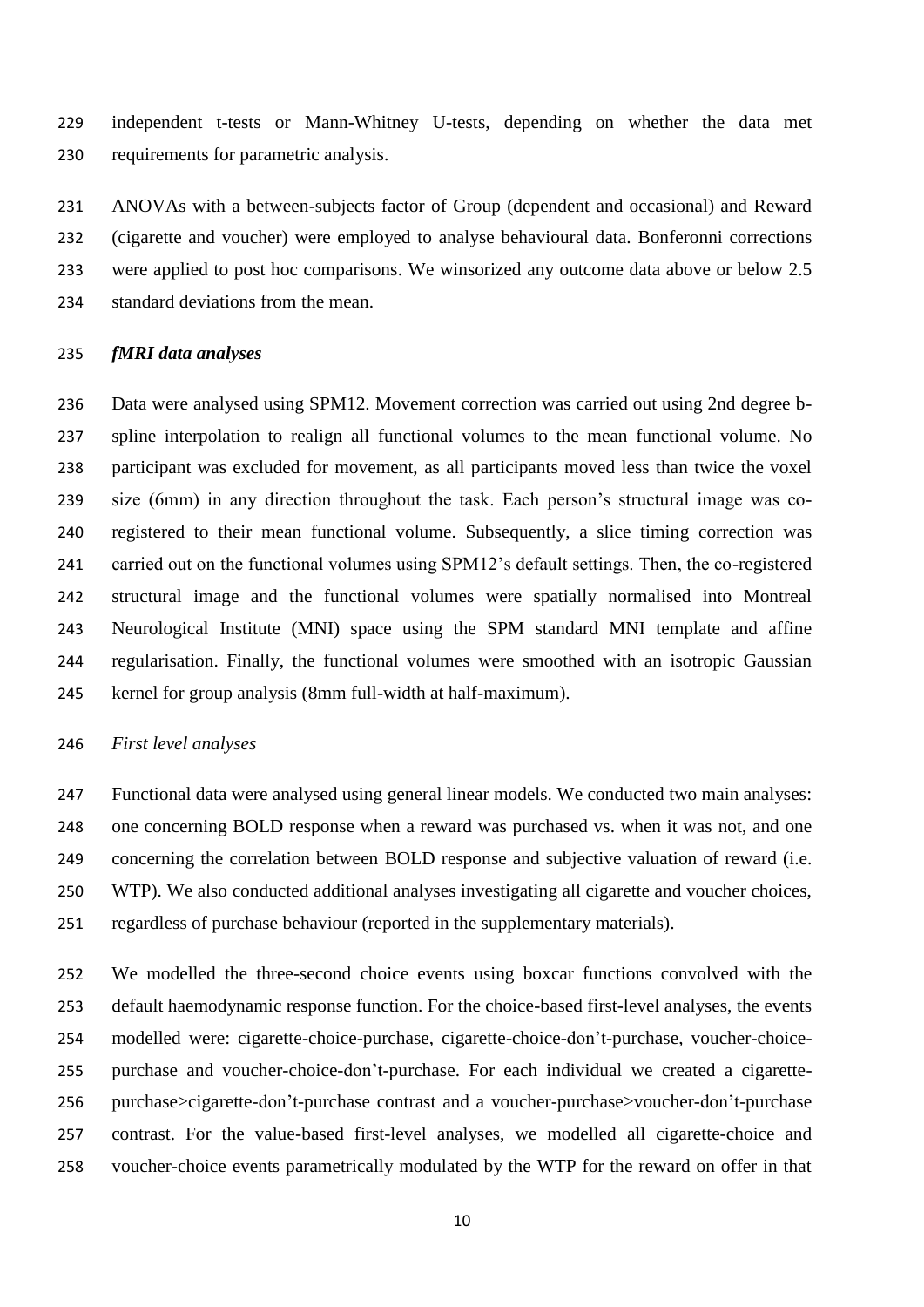choice. For each participant, we were concerned with the beta associated with the cigarette and voucher parametric modulation term. Movement parameters were also included in all the models, as regressors of no interest.

#### *Second level analysis*

 Subsequently, second-level random-effects models were used to investigate effects in the entire sample and differences between the dependent and occasional smoker groups. At the 265 second level, we used cluster-based familywise error (FWE) correction to  $p<0.05$ , with a 266 cluster defining threshold of  $p<0.005$ . First, across both groups, we investigated cigarette- purchase>cigarette-don't-purchase and voucher-purchase>voucher-don't-purchase using one- sample t-tests. Second, we tested whether dependent smokers had greater cigarette- purchase>cigarette-don't-purchase contrasts, and occasional smokers had greater voucher- purchase>voucher-don't-purchase, using independent t-tests. In the supplementary materials, we report these analyses again after excluding participants who made fewer than five purchase or don't-purchase trials.

 Third, we conducted analyses for 'value signals' for cigarettes and vouchers, using one- sample t-tests on the parametric modulation betas from the first-level. We conducted a regions of interest (ROI) analysis using regions based on a meta-analysis of value processing (Bartra et al., 2013): left and right striatum, and the vmPFC (table 1). The regions were defined using MarsBar (http://marsbar.sourceforge.net/) as spheres with co-ordinates in table 1 as the centres, and radii of 5mm. The ROIs were combined into a single mask and included in the second level models. We then extracted the betas using MarsBar for each ROI within each participant. One-sample t-tests were used to investigate value signals across groups and independent t-tests to investigate differences between groups, with Bonferroni corrections. In order to evaluate evidence in favour of the null hypothesis, scaled Jeffreys-Zellner-Siow (JZS) Bayes factors were calculated using an online calculator (http://pcl.missouri.edu/bayesfactor). We used the recommended scaled-information prior of r  $285 = 1$  (Rouder et al., 2009). A cut-off of three is used as evidence in favour of the null and a cut-off of 1/3 is used as evidence in favour of the alternative hypothesis (Rouder et al., 2009). We also conducted a whole-brain analysis for the value signals using the cluster-based correction described above (reported in supplementary materials).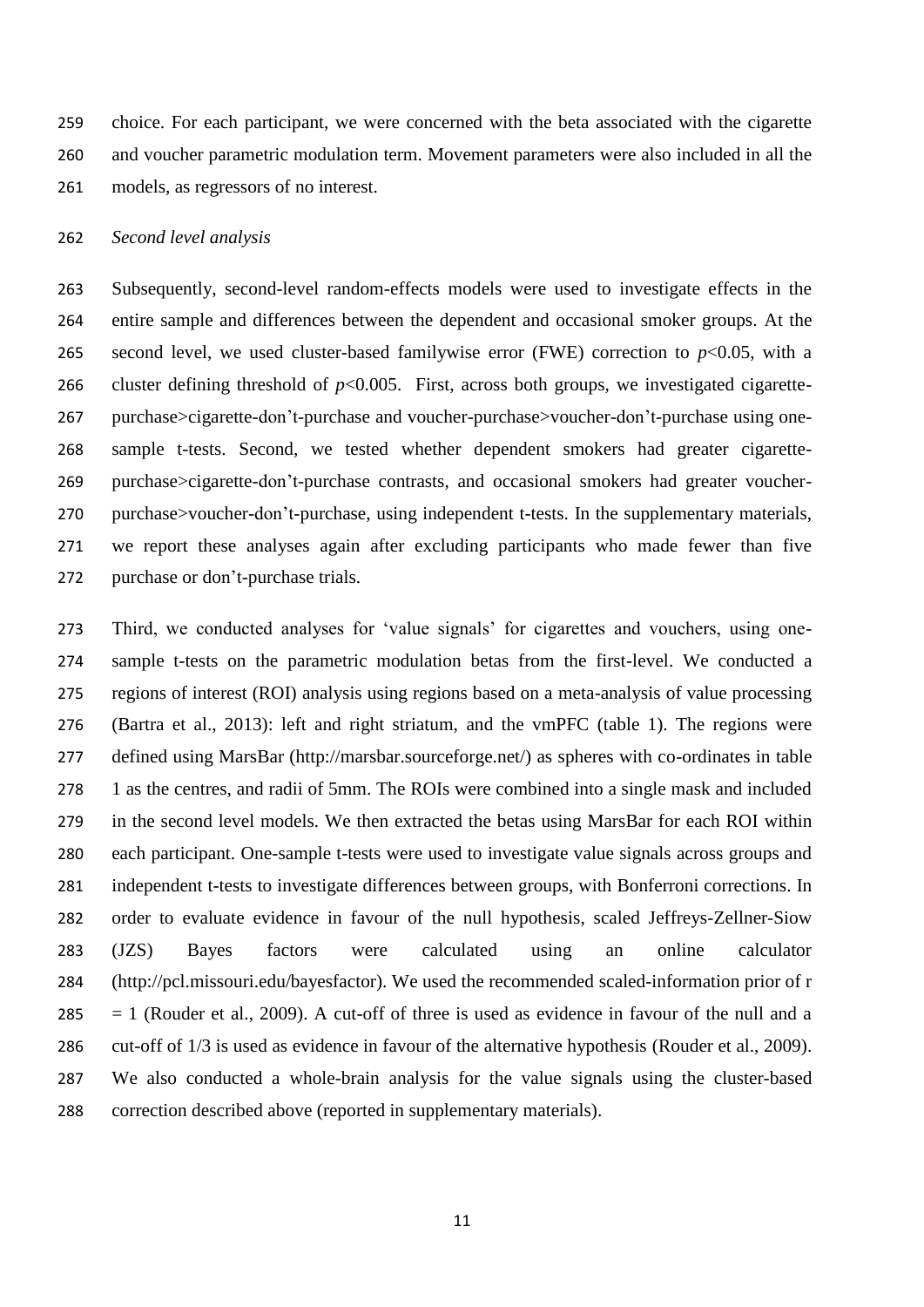Additionally, we investigated main effects and group differences for all-cigarette-choices vs. all-voucher-choices (regardless of behaviour), allowing for drug vs. non-drug reward analyses. We also compared dependent and occasional smokers on all-cigarette-choices and all-voucher-choices separately (see supplementary materials).

 Finally, we extracted overall betas from the clusters that showed significant activation for cigarette-purchase>cigarette-don't-purchase. Within the dependent smokers, we correlated CO and FTND values with these betas and the value signal betas from the significant pre-

296 specified ROIs. We corrected for the number of correlations;  $\alpha$  was reduced to 0.005.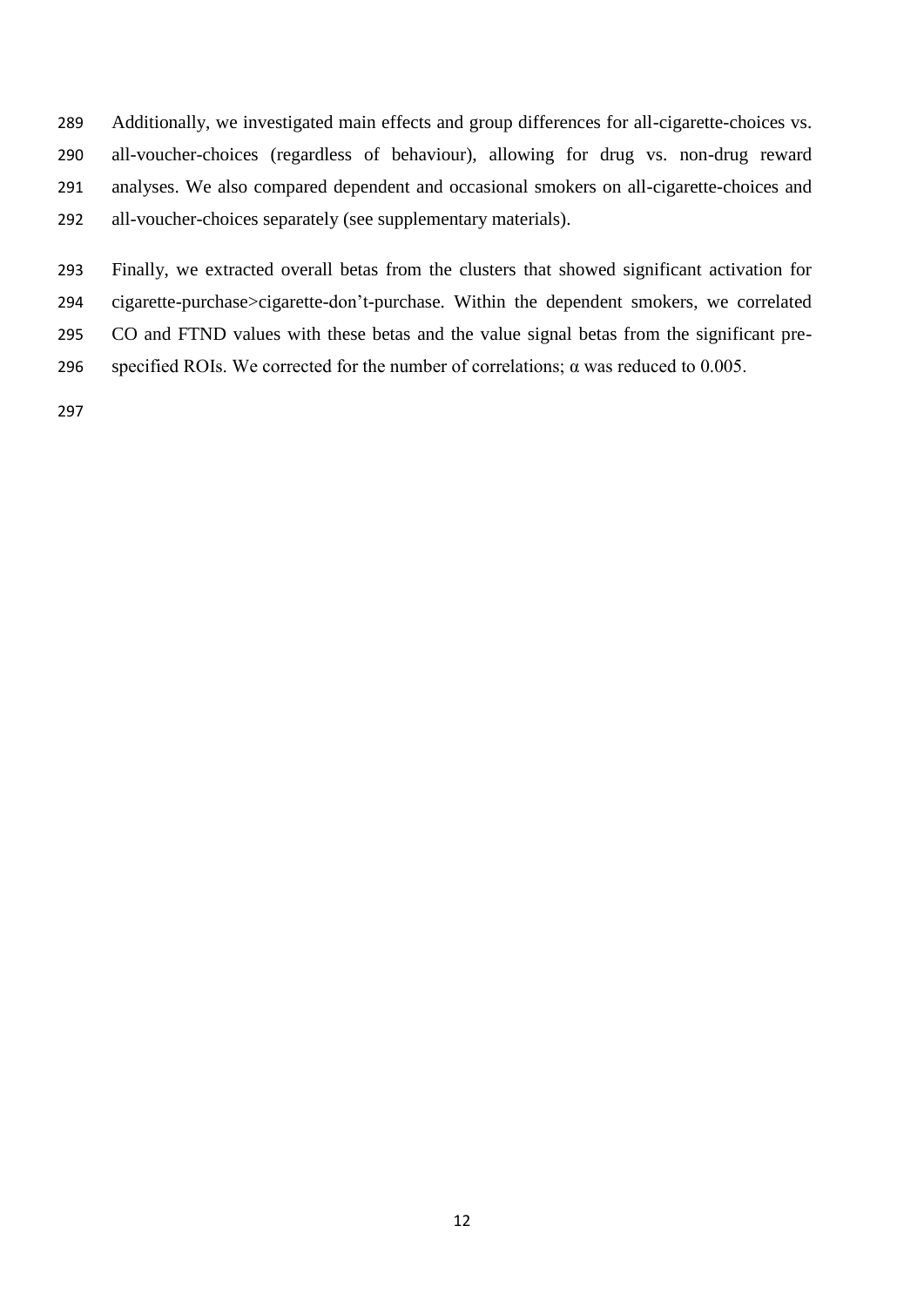#### **RESULTS**

# *Demographics of participants (table 2)*

 As a result of our criteria, dependent smokers by definition smoked more cigarettes/day and had a higher FTND. All dependent smokers had at least mild TUD and the majority had severe tobacco use disorder; only three occasional smokers had mild tobacco use disorder.

# *Behavioural results*

*Willingness to pay in pre-scanning auction phase*

 For mean WTP in the pre-scanning auction phase, there was a trend Group by Reward interaction (F1, 36=3.874, p=0.057) [Dependent: Cigarette mean (SD): 1.881 (0.589); Voucher mean (SD): 1.618 (0.652); Occasional: Cigarette mean (SD): 1.004 (0.699); Voucher mean 308 (SD): 1.089 (0.673)]. There was also a main effect of Group  $(F_1, 36=13.268, p=0.001)$ , whereby dependent smokers had overall higher mean WTP scores than occasional smokers. See supplementary materials for more details.

- 311 The groups' overall median WTPs differed significantly as well  $(t_{34.323}=3.853, p<0.001)$  [Dependent median mean (SD): 1.716 (0.556); Occasional median mean (SD): 0.929 (0.696)].
- *Number of choices in scanning choice phase (Figure 2a & 2b)*

 To show that the two phases worked correctly and coherently, we tested the hypothesis that as WTP increased, the proportion of purchases in the scanning choice phase increased. In support of this, we found a significant linear effect of WTP on proportion of purchases  $(F_{18}=28.705, p<0.001)$ .

 For the number of purchases in the scanning phase, there was a Group by Reward interaction 320 (F<sub>1, 36</sub>=5.979, p=0.020), and a main effect of Reward (F<sub>1, 36</sub>=9.005, p=0.005) with cigarettes bought more than vouchers. On exploration of the interaction, the dependent smokers made 322 cigarette purchases significantly more than voucher purchases  $(t_{18}=3.468, p=0.006)$ , while this was not the case for occasional smokers. Occasional smokers made marginally more 324 voucher purchases than dependent smokers ( $t_{36}=1.522$ , p=0.078). There was no evidence of a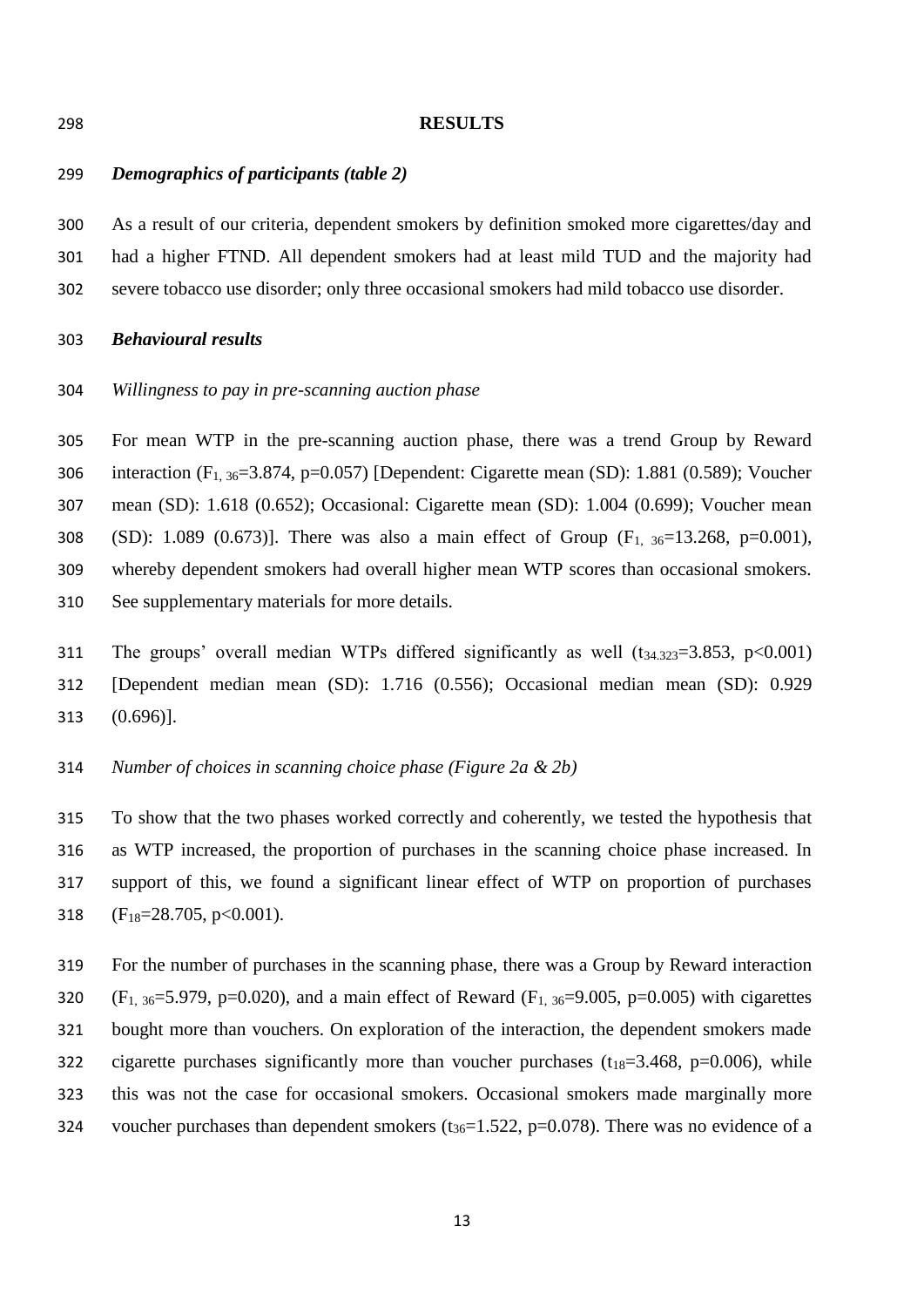difference in number of cigarette purchases between the groups. See the supplementary materials for a full description of the distribution of cigarette and voucher choices.

 Dependent smokers made an unpredictably large number of cigarette purchases based on 328 their individual WTP scores and their set prices  $(t_{18}=2.973, p=0.032)$ . In other words, the dependent smokers bought cigarette bundles (in the choice phase) for more money than they thought they were worth (in the auction phase). However, this was not the case for vouchers, or for either reward in the occasional smokers.

# *fMRI Results*

**.** 

*Choice-based analysis<sup>2</sup>* 

*Across both groups (table 3 and figures 3 and 4a)*

 The cigarette-purchase>cigarette-don't-purchase contrast was associated with greater activity in three clusters, with peak activations in the (1) left paracingulate gyrus, (2) the left amygdala and (3) the right nucleus accumbens. These clusters extended into (1) the left ventromedial prefrontal cortex and left frontal pole; (2) the right hippocampus, right anterior thalamus and across into the left nucleus accumbens and left anterior thalamus; (3) the left hippocampus and left insular cortex.

- The voucher-purchase>voucher-don't-purchase contrast was associated with activation in the left superior frontal gyrus, which extended into the right superior frontal gyrus.
- *Difference between groups (figure 4b)*

 We tested whether dependent smokers compared to the occasional smokers had greater activity for the cigarette-purchase>cigarette-don't-purchase contrast. We found no significant activation for this contrast.

- We tested whether occasional smokers had greater activity compared to dependent smokers for the voucher-purchase>voucher-don't-purchase. We observed a significant cluster of activation in the left PCC, extending into the left precuneus cortex.
- *All cigarette and voucher choices (tables S2 & S3; figures S5 and S6)*

<sup>&</sup>lt;sup>2</sup> In these choice-based analyses, two dependent smokers were excluded because they never purchased a single voucher bundle, so the modelling would not work. This left 37 participants (17 dependent smokers and 19 occasional smokers). Further exclusions were made in an analysis reported in the supplementary materials.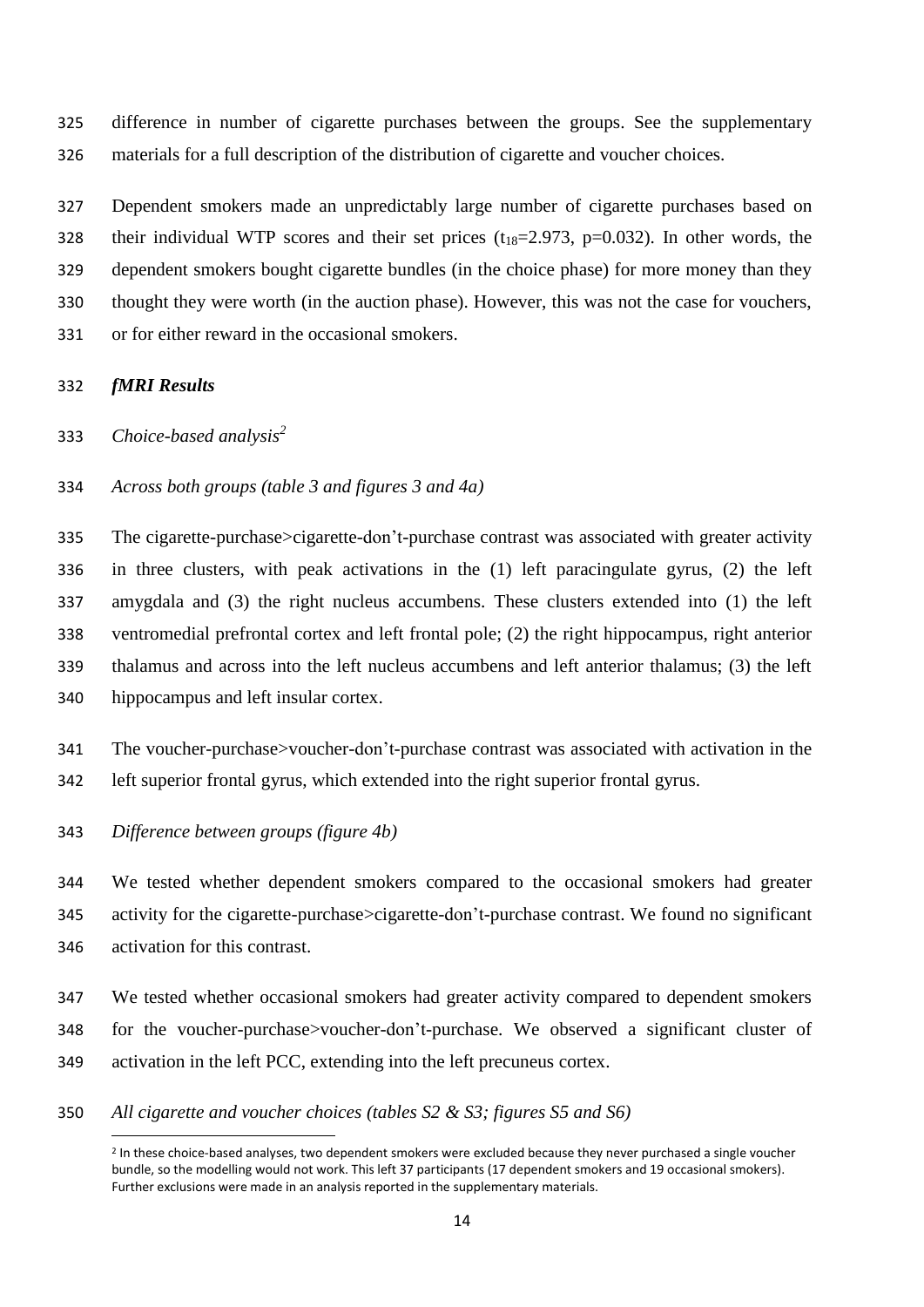We also investigated overall effects and group differences for the all-cigarette-choices>all- voucher-choices contrast (these included all trials, i.e. when the option – cigarette/voucher – was both purchased and not purchased). The results can be found in the supplementary materials. In summary, across both groups, being faced with a cigarette choice compared with a voucher choice elicited greater activity in the left dorsal anterior cingulate cortex, right angular gyrus, left inferior occipital cortex, left supplementary motor area and left inferior frontal cortex (table S3 & figure S6). Dependent smokers showed greater activity during the 358 cigarette choice than occasional smokers in the bilateral middle temporal gyrus (table  $S2 \&$ figure S5).

*Value-based parametric modulation analysis*

*Region of interest analysis (figures 5a & 5b)*

*Across both groups*

 We extracted beta values for the parametric modulation term in the left [-6 10 -6] and right striatum [10 12 -6], and ventromedial prefrontal cortex [-2 50 -6]. We then conducted three Bonferroni-corrected one-sample t-tests. For cigarettes, we found significant value signals in 366 the left striatum (t<sub>37</sub>=2.827, p=0.024) and the vmPFC (t<sub>37</sub>=3.439, p=0.003). For vouchers, we found no evidence in favour of value signals in these regions.

*Difference between groups*

 We then conducted independent t-tests on the extracted betas for the cigarette parametric modulation terms. We found no significant differences between the groups for the left 371 striatum (t<sub>36</sub>=0.410, p=0.684), right striatum (t<sub>36</sub>=1.468, p=0.159) and vmPFC (t<sub>36</sub>=0.141, p=0.889). A Bayesian analysis provided evidence in favour of there being no group 373 difference in the left striatum (JZS Bayes factor=3.91) and the ventromedial prefrontal cortex (JZS Bayes factor=4.17), but not in the right striatum (JZS Bayes factor=1.67).

*Correlations (figure 6)*

 Within the dependent group, we observed a significant negative correlation between CO and the beta values extracted from the left amygdala cluster in the cigarette-purchase>cigarette-378 don't-purchase contrast  $(r_{17}=-0.667, p=0.003)$ . No other correlations were significant.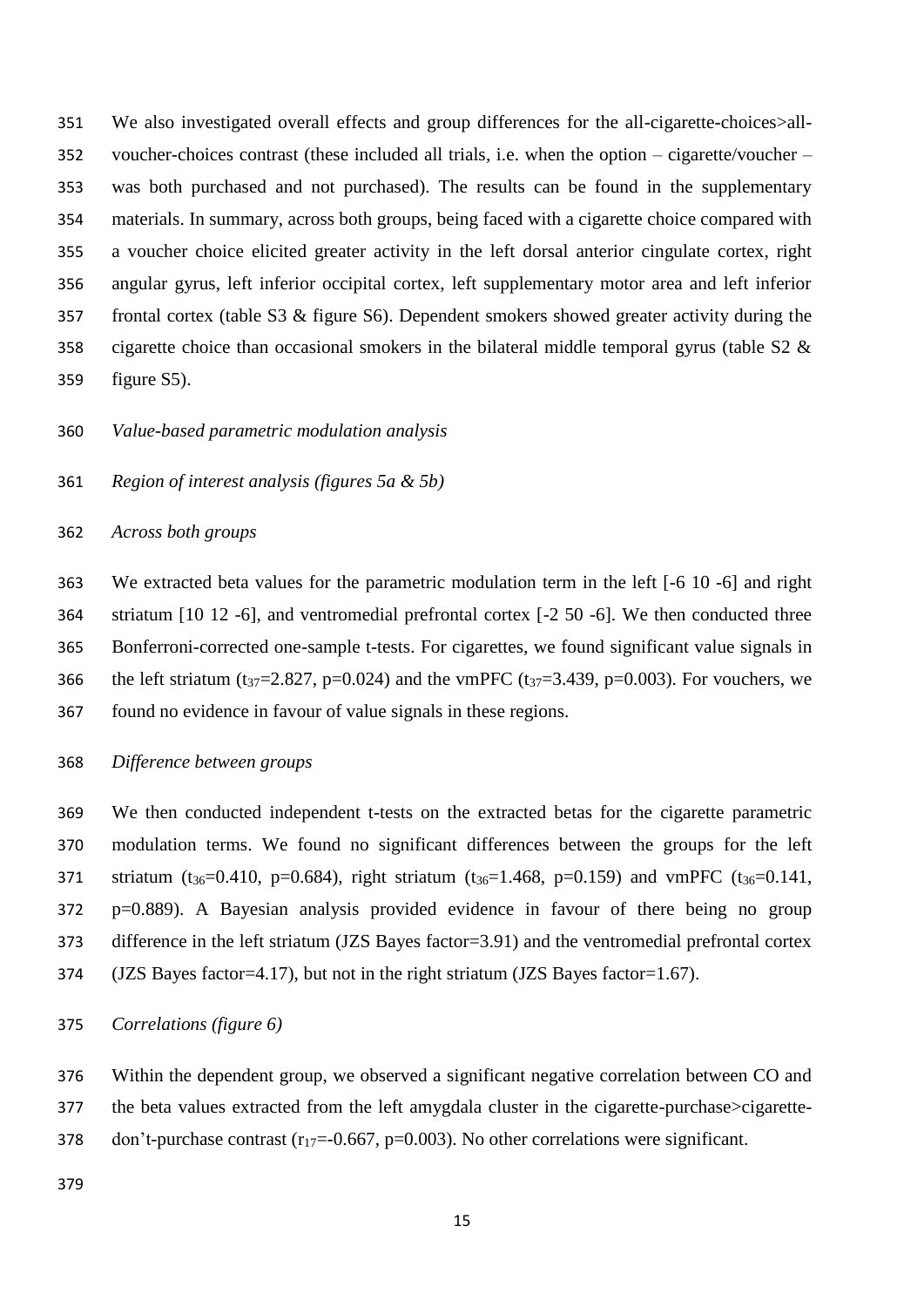#### **DISCUSSION**

 We conducted a cross-sectional fMRI study to investigate value-based decision-making of cigarettes and vouchers in dependent and occasional cigarette smokers. In support of our first hypothesis, dependent smokers were more willing to spend greater amounts of money to buy cigarettes than occasional smokers; dependent smokers chose to buy more cigarettes than vouchers; and dependent smokers bought more cigarettes than expected based on their individual WTP scores and set prices. Lending some support to our second hypothesis, across both groups, the decision to purchase cigarettes was associated with significant activation in the left paracingulate gyrus, left amygdala and right nucleus accumbens. Dependent smokers had greater activity than occasional smokers in the bilateral middle temporal gyrus when facing a cigarette choice (regardless of whether they purchased it or not). The decision to purchase vouchers was associated with significant activation in the left superior frontal gyrus. Occasional smokers activated the left PCC significantly more than dependent smokers when deciding to purchase vouchers, which suggests the dependent smokers had a blunted response to non-drug reward purchase. Partial support was provided for our third hypothesis: neural value signals for cigarettes were identified in the pre-defined regions of the left striatum and vmPFC, but no group differences were observed, and no value signals for vouchers were identified. We found a negative relationship between CO and BOLD response in the left amygdala when purchasing a cigarette bundle, within the dependent smokers.

 As predicted, dependent smokers financially valued cigarettes more in the auction phase than occasional smokers. Surprisingly, the dependent smokers were also more willing to spend more money on vouchers than occasional smokers. Previously, we have found no differences in motivation for non-drug rewards between dependent and occasional smokers (Lawn et al., 2015; Lawn et al., 2017). This may be because different methodologies for measuring motivation were employed: physical effort exertion vs. spending money.

 In the choice phase, participants were more likely to buy a cigarette bundle if they had given it a high WTP score in the auction phase. This correlation showed that the participants' behaviour pre-scanning and during scanning was consistent and demonstrates that both phases of the task worked successfully. Furthermore, in the choice phase, dependent smokers chose to buy cigarette bundles more often than voucher bundles, while this was not the case for occasional smokers. This is consistent with previous choice-based research with heavy vs.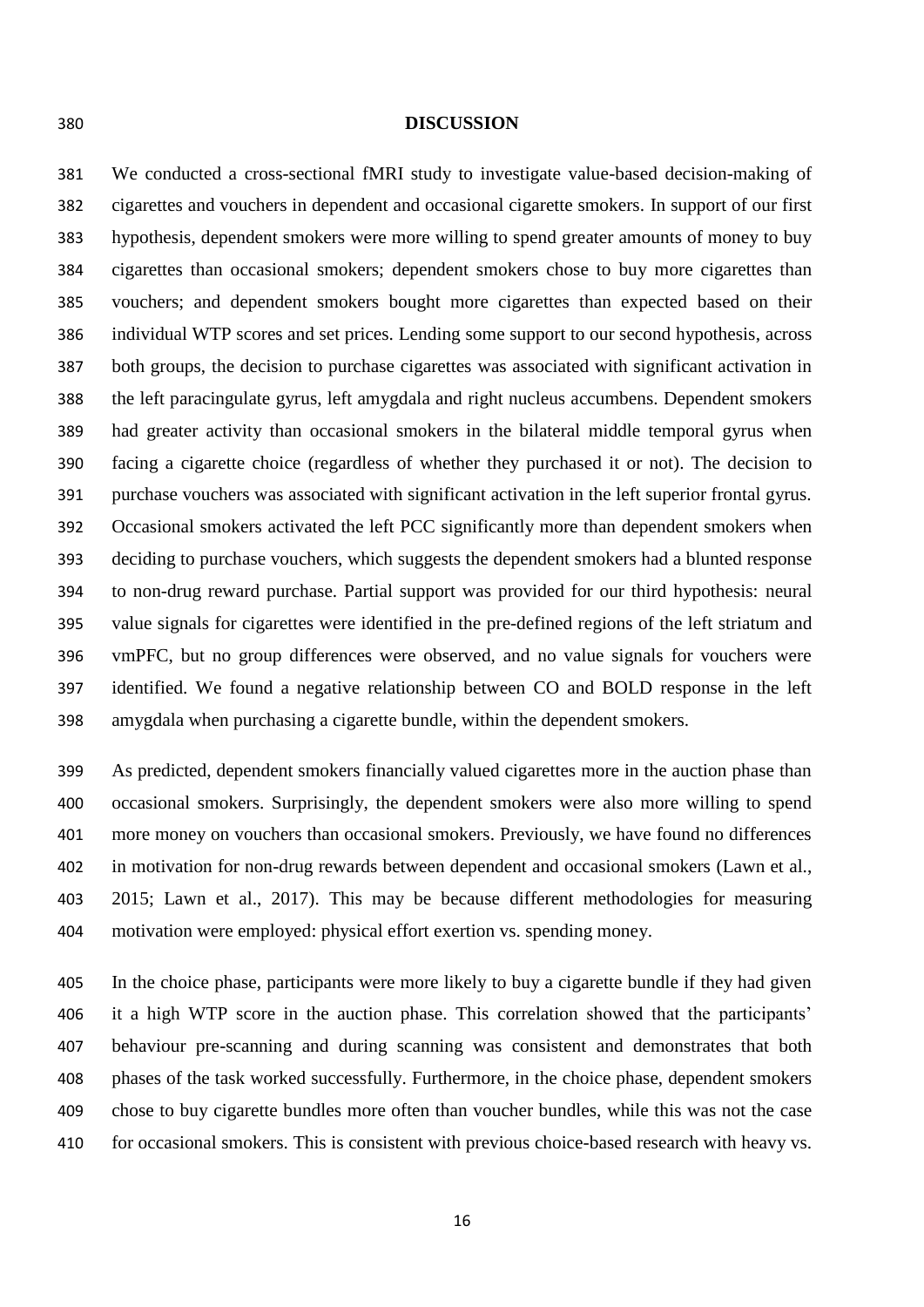light cigarette smokers (Hogarth and Chase, 2011, 2012; Chase et al., 2013; Lawn et al., 2015; Lawn et al., 2017).

 Notably, dependent smokers chose to buy more cigarette bundles than expected based on their bundles' individual WTP scores and the set monetary price. In other words, even when the cigarette bundle was worth less to them than the price offered, they would still buy it. Behaviourally, this result provides some support theories of addiction which claim that drug- seeking becomes less goal-directed and more habitual as dependence takes hold (Everitt and Robbins, 2005; Goldstein et al., 2007; Everitt and Robbins, 2016). However, one criticism 419 with this logic is that in the time between the auction phase and the choice phase (roughly 30 minutes), cigarette subjective value may have increased for dependent smokers, due to further nicotine deprivation. By this logic, the unpredictably large number of cigarette choices could be caused by heighted cigarette value, rather than habitual cigarette purchasing.

 Across both groups, buying a cigarette bundle compared with not doing so was associated with activation in three clusters, spanning: (1) left paracingulate gyrus, left ventromedial prefrontal cortex and left frontal pole; (2) left amygdala, left nucleus accumbens, left anterior thalamus, right hippocampus and right anterior thalamus; (3) right nucleus accumbens, left hippocampus and left insular cortex. Three of these regions were predicted based on the three previous neuroeconomics of drug purchase studies (MacKillop et al., 2014; Bedi et al., 2015; Gray et al., 2017): the anterior cingulate cortex (i.e. paracingulate gyrus), insula and mPFC. The anterior cingulate has long been linked with reward-related decision-making (Bush et al., 2002; Rogers et al., 2004), while the insula is thought to be important in interoception and conscious urges to use drugs (Naqvi and Bechara, 2009). Indeed, cigarette smokers with damage to the insula appeared to have a greater chance of cessation (Naqvi et al., 2007). Our results here further support the role of the insula in maintaining nicotine dependence, via its importance in the decision to buy cigarettes.

 Only one previous study (MacKillop et al., 2014) reported mPFC involvement when the drug (alcohol) was bought. Indeed, Bedi et al. (2015) remarked that this area was a notable omission in their neural signature of cannabis purchase. Here we see that the left vmPFC was activated when buying cigarettes, which we expected given its role in tracking value (Plassmann et al., 2007; Chib et al., 2009; Sescousse et al., 2010). We also found activation in the nucleus accumbens during cigarette purchase. The nucleus accumbens is the terminus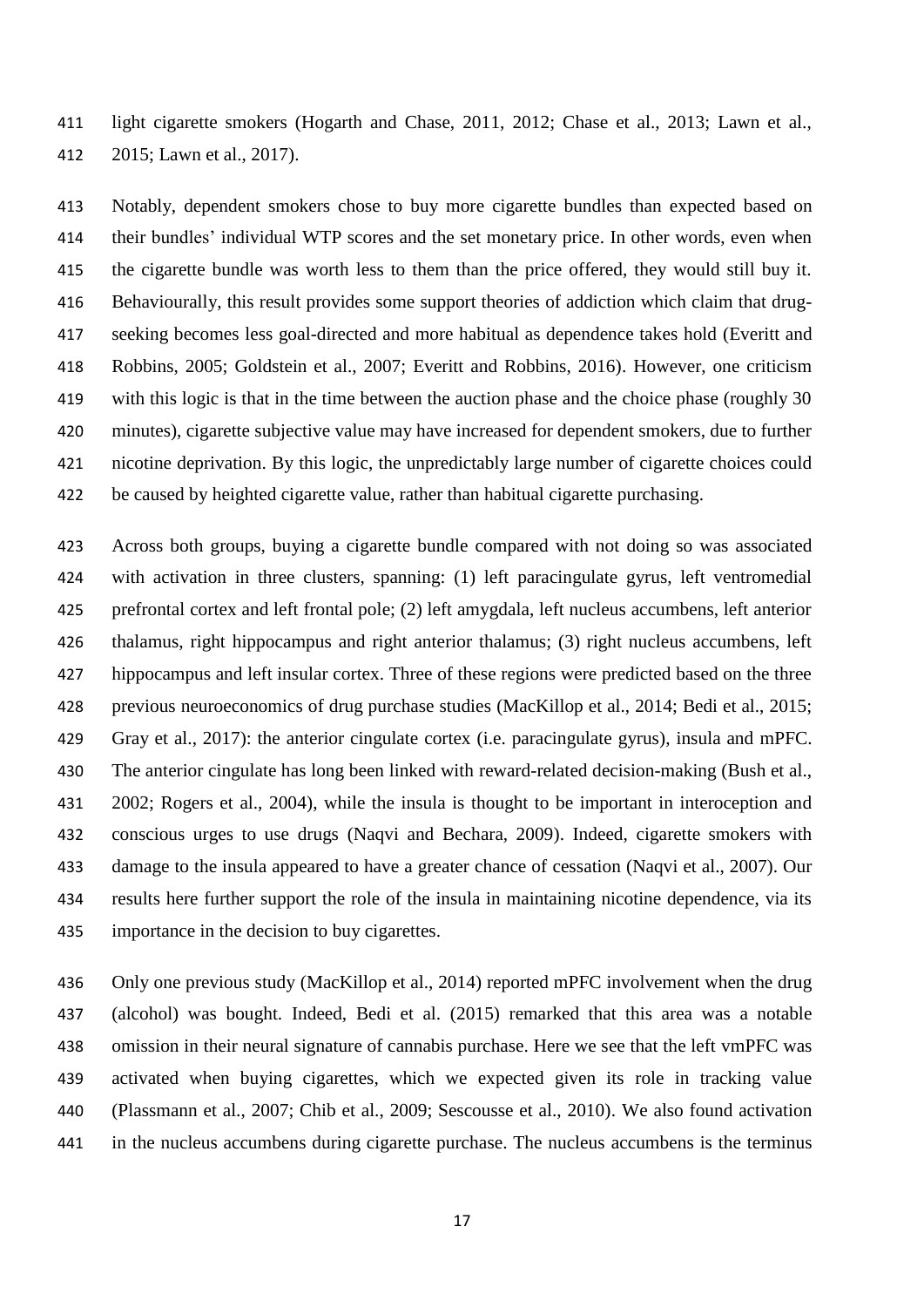of the mesolimbic dopamine pathway and is well-known for its part in reward processing (Ikemoto and Panksepp, 1999; Knutson et al., 2001).

 Dependent smokers showed greater activity than occasional smokers when faced with a cigarette choice (irrespective of their purchase behaviour) in the bilateral middle temporal gyrus. This provides some evidence in favour of an augmented neural sensitivity to drug reward in nicotine dependence. Gray et al. (2017) reported activation in the middle temporal gyrus when participants were making cigarette choices in the 'inelastic' and 'suppressed' stages of economic decision-making. Although the middle temporal cortex is commonly associated with object recognition and semantic processing, there is existing evidence that it is important in decision-making (Krain et al., 2006) and specifically in addiction (Paulus et al., 2005).

 In this study, participants smoked *ad libitum* before arriving in order to limit the effect of nicotine withdrawal in dependent smokers, which would not have existed in the occasional smokers, had we enforced an abstinence period. However, the dependent smokers differed in CO levels substantially, demonstrating differences in recent intensity of smoking and therefore varying satiation. Contrastingly, the occasional smokers showed little variation. Given satiation should affect neural processing of cigarette reward (McClernon et al., 2009; Sweitzer et al., 2014), we investigated whether CO was negatively associated with activation in regions involved in purchasing cigarette reward in dependent smokers. This was the case in the left amygdala cluster, which extended into the left nucleus accumbens, right hippocampus and bilateral anterior thalamus. The amygdala is thought to encode the current value of reward (Gottfried et al., 2003) and the striatum is sensitive to valuation changes with smoking satiety (McClernon et al., 2009; Sweitzer et al., 2014) and predicts future smoking (Sweitzer et al., 2016). Future research should test whether nicotine deprivation enhances brain activation when purchasing cigarettes.

 Buying a voucher bundle compared with not buying a voucher bundle was associated with activation in the left and right sFG. For their drug purchase contrasts, Bedi et al. (2015) reported activation in the sFG/mFG/meFG; while Gray et al. (2017) reported activation in the mFG/meFG/iFG. We did not observe any frontal gyrus activation for cigarette purchases, but did for voucher purchases. The reason for this is unknown, but the results of all studies combined support a role for the frontal gyrus in reward-related decision-making.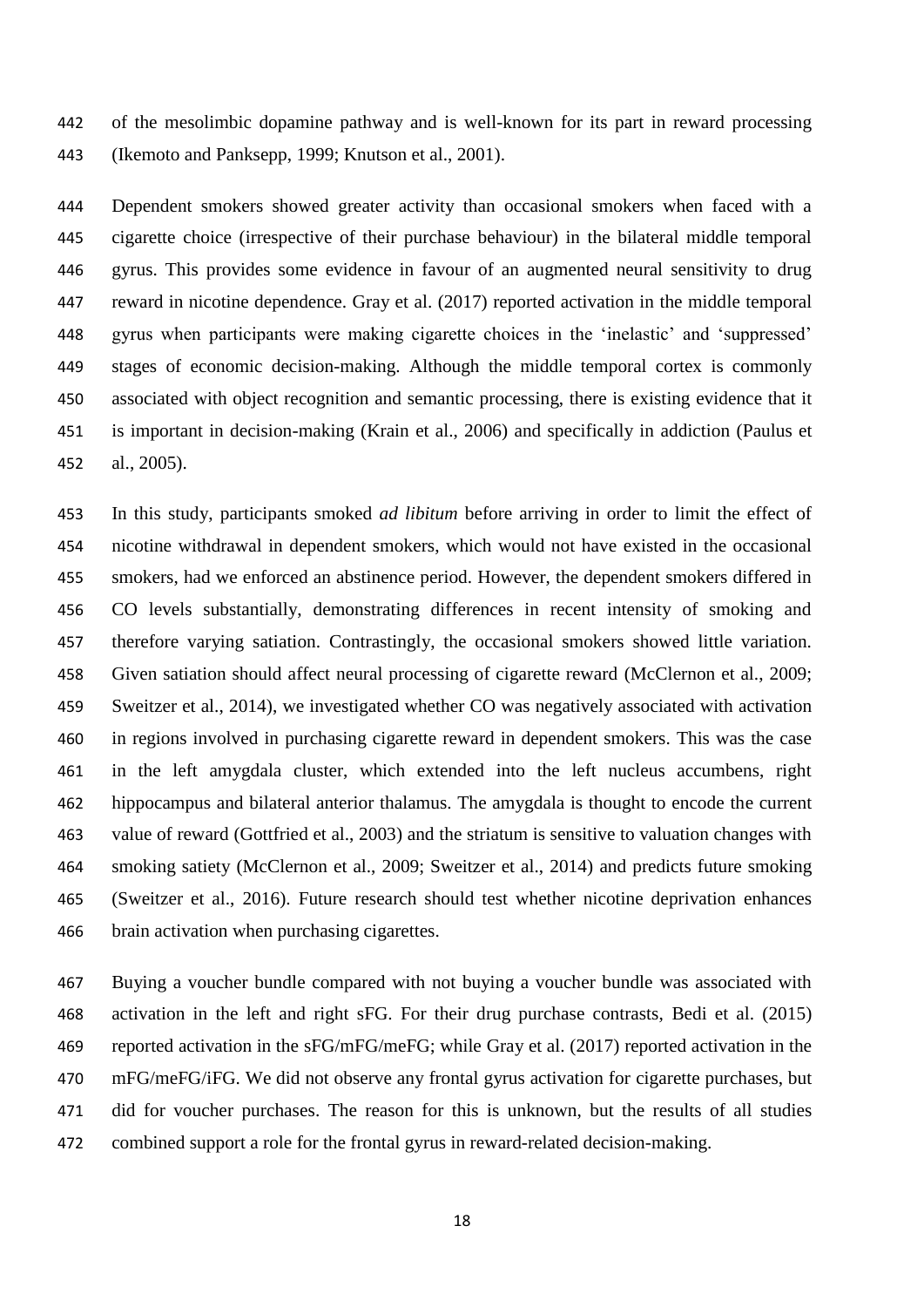Occasional smokers, relative to dependent smokers, demonstrated greater activity in the left 474 PCC when purchasing a voucher compared to not. This suggests weaker brain activity during the purchase of a non-drug reward in those with nicotine dependence compared to those without. A weakened brain response to non-drug reward processing has sometimes been observed in cigarette smokers (Peters et al., 2011; Rose et al., 2013); our result extends this putatively diminished brain response to a non-drug reward *decision*.

 In our three regions of interest (Bartra et al., 2013), we observed significant associations between individual WTP scores and BOLD response in two of them: the left striatum and the vmPFC. This is the first time that value signals for cigarettes have been identified, and they appear in regions known to be critical in the valuation of both monetary and non-monetary rewards (Bartra et al., 2013).

 Note, in this study, like Chib et al. (2009), we measured subjective value using a behavioural measure: WTP (Becker et al., 1963). We identified brain regions that have 'value signals' by finding regions where activity was directly proportional to this subjective value, while decisions were being made. As in Chib et al. (2009), the decisions were 'do you want to buy 488 a bundle for  $f{X}$ , where  $f{X}$  remained the same (the median WTP from the pre-scanning auction phase) for every decision. Therefore, we know that a significant result in our parametric modulation analysis means: this brain area has activity that changes linearly with 491 the subjective value of the bundle available.

 We did not find group differences in these neural value signals, and a Bayesian analysis supported the null hypothesis. This tentatively suggests the relationship between subjective value of cigarettes and brain response is unrelated to nicotine dependence, hence opposing our third hypothesis. Surprisingly, we did not find analogous value signals for vouchers. This therefore precludes a discussion of the relationship between nicotine dependence and the brain's sensitivity to non-drug reward value.

*Strengths and limitations*

 This study is highly novel; it is the second study to apply neuroeconomics to cigarette use and the first to investigate the relationship between addiction and neural correlates of drug purchase. Furthermore, our procedure had real-world outcomes, in that participants actually earned real cigarettes and vouchers to take away with them. Therefore, one would hope that the participants took the decisions seriously.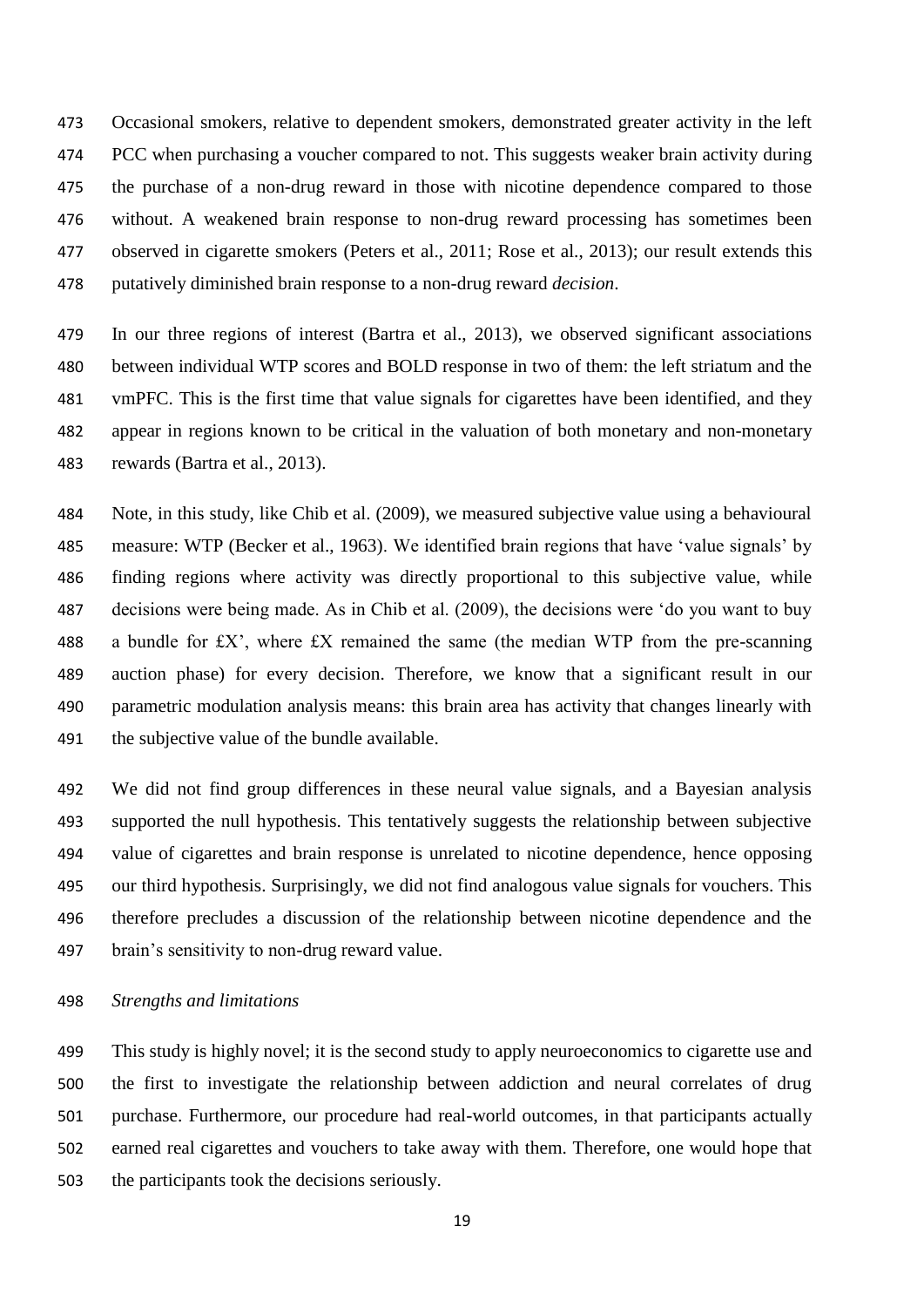In comparison to the three most relevant previous studies, our sample of 38 is the largest. However, because each group had only 19 participants, type II errors could have occurred due to smaller individual group size. In retrospect, a more natural comparison reward may have been food, as that is a consummatory reward. However, our concern about nicotine's effects on appetite convinced us against that. The inclusion of an abstinence manipulation would presumably enhance differences in neural activity between dependent and occasional smokers (McClernon et al., 2009; Sweitzer et al., 2014) and should be tested in future work.

 After excluding participants with a small number of purchase or don't-purchase trials, some 512 of our significant activations in purchase>don't-purchase contrasts became non-significant (see supplementary materials). A further limitation of our study, briefly mentioned above, is that the value assigned to cigarettes may have increased between the auction phase and the choice phase in the dependent smokers, due to nicotine deprivation. Roughly 30 minutes elapsed between these phases; an improvement would have been to measure WTP immediately before the scanning choice phase or to monitor craving/wanting for cigarettes at different times. However, as we found a strong association between bundle WTP and likelihood of purchase, this suggests subjective value did not change dramatically between phases.

## *Summary*

 In one of the first studies to apply neuroeconomics to cigarette use, we have identified cigarette value signals in the brain for the first time in dependent and occasional smokers. Additionally, we have highlighted the importance of specific brain regions in purchasing drug (cigarette) and non-drug (voucher) rewards. Our results suggest that dependent smoking is associated with perturbed behavioural valuation and purchase of cigarettes and vouchers. Further, they provide tentative evidence that dependent smoking, in comparison to non- dependent occasional smoking, is associated with altered neural activity when making purchase decisions about drug and non-drug rewards.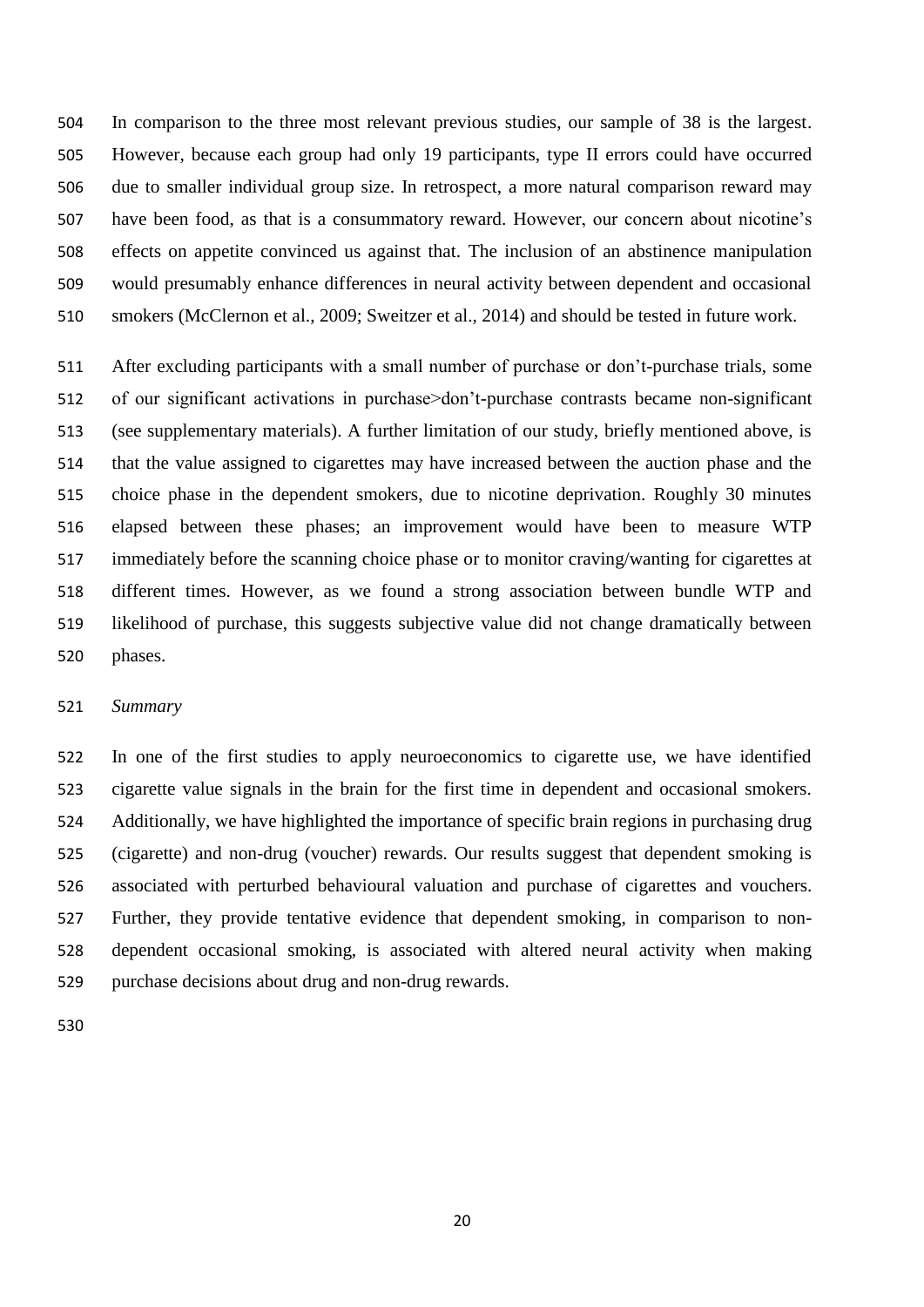*Supporting information*

Supplementary materials can be found online in the Supporting Information section.

### *Acknowledgments*

 We would like to thank Vikram Chib for answering questions about his task and providing general advice.

# *Authors' contributions*

WL, CD, HVC, TF and CJAM designed the study. WL and AB collected the data. WL and

LM analysed the data. MBW, CD and JAB assisted with data analysis. WL, LM, CD, JAB,

MBW, HVC, TF and CJAM interpreted the results. WL wrote the first draft of the

manuscript. WL, TF, CJAM, MBW and JAB provided critical analysis of the manuscript. All

authors approved the final version of the manuscript.

# *Funding*

WL was funded by a Biotechnology and Biological Sciences Research Council PhD and is

now funded to work on a Medical Research Council grant. TF was funded by a Senior

Academic Fellowship from the Society for the Study of Addiction. HVC's research is funded

by MRC and by University College London Hospitals National Institute of Health Research

Biomedical Research Centre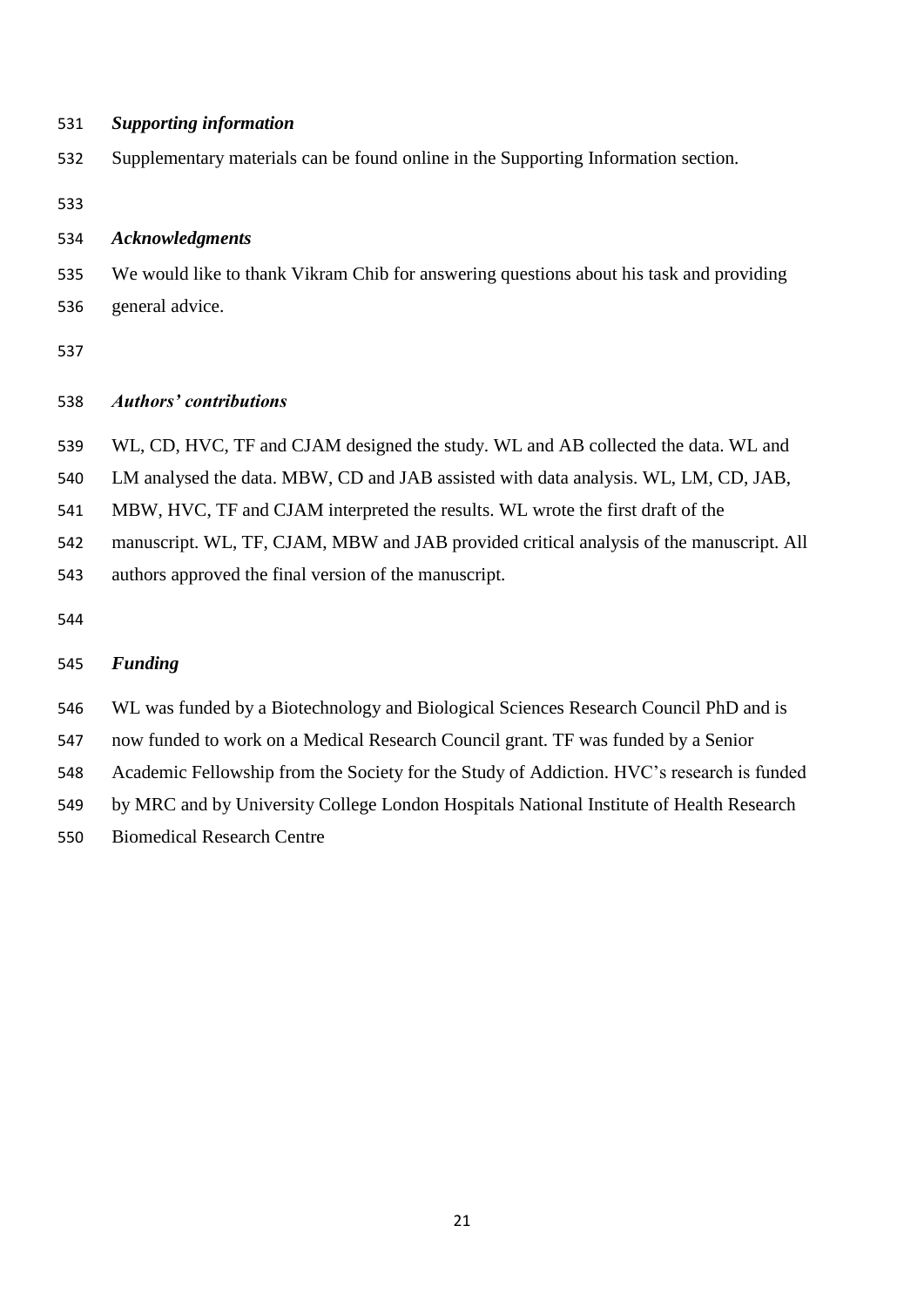| 551 | <b>REFERENCES</b>                                                                                   |
|-----|-----------------------------------------------------------------------------------------------------|
| 552 | American-Psychiatric-Association (2013) Diagnostic and statistical manual of mental disorders (DSM- |
| 553 | 5 <sup>®</sup> ): American Psychiatric Pub.                                                         |
| 554 | Baddeley A, Emslie H, Nimmo-Smith I (1993) The Spot-the-Word test: A robust estimate of verbal      |
| 555 | intelligence based on lexical decision. British Journal of Clinical Psychology 32:55-65.            |
| 556 | Bartra O, McGuire JT, Kable JW (2013) The valuation system: a coordinate-based meta-analysis of     |
| 557 | BOLD fMRI experiments examining neural correlates of subjective value. Neuroimage                   |
| 558 | 76:412-427.                                                                                         |
| 559 | Beck AT, Steer RA, Brown GK (1996) Beck depression inventory-II. San Antonio 78:490-498.            |
| 560 | Becker GM, DeGroot MH, Marschak J (1963) Stochastic models of choice behavior. Behavioral           |
| 561 | science 8:41-55.                                                                                    |
| 562 | Bedi G, Lindquist MA, Haney M (2015) An fMRI-based neural signature of decisions to smoke           |
| 563 | cannabis. Neuropsychopharmacology 40:2657.                                                          |
| 564 | Bühler M, Vollstädt-Klein S, Kobiella A, Budde H, Reed LJ, Braus DF, Büchel C, Smolka MN (2010)     |
| 565 | Nicotine dependence is characterized by disordered reward processing in a network driving           |
| 566 | motivation. Biological psychiatry 67:745-752.                                                       |
| 567 | Bush G, Vogt BA, Holmes J, Dale AM, Greve D, Jenike MA, Rosen BR (2002) Dorsal anterior cingulate   |
| 568 | cortex: a role in reward-based decision making. Proceedings of the National Academy of              |
| 569 | Sciences 99:523-528.                                                                                |
| 570 | Chase HW, MacKillop J, Hogarth L (2013) Isolating behavioural economic indices of demand in         |
| 571 | relation to nicotine dependence. Psychopharmacology 226:371-380.                                    |
| 572 | Chib VS, Rangel A, Shimojo S, O'Doherty JP (2009) Evidence for a common representation of decision  |
| 573 | values for dissimilar goods in human ventromedial prefrontal cortex. Journal of                     |
| 574 | Neuroscience 29:12315-12320.                                                                        |
| 575 | Clithero JA, Rangel A (2013) Informatic parcellation of the network involved in the computation of  |
| 576 | subjective value. Social cognitive and affective neuroscience 9:1289-1302.                          |
| 577 | Ekhtiari H, Victor TA, Paulus MP (2017) Aberrant decision-making and drug addiction-how strong is   |
| 578 | the evidence? Current opinion in behavioral sciences 13:25-33.                                      |
| 579 | Everitt BJ, Robbins TW (2005) Neural systems of reinforcement for drug addiction: from actions to   |
| 580 | habits to compulsion. Nature neuroscience 8:1481.                                                   |
| 581 | Everitt BJ, Robbins TW (2016) Drug addiction: updating actions to habits to compulsions ten years   |
| 582 | on. Annual review of psychology 67:23-50.                                                           |
| 583 | Fagerström K, Russ C, Yu C-R, Yunis C, Foulds J (2012) The Fagerström Test for Nicotine Dependence  |
| 584 | as a predictor of smoking abstinence: a pooled analysis of varenicline clinical trial data.         |
| 585 | Nicotine & Tobacco Research 14:1467-1473.                                                           |
| 586 | Glimcher PW, Rustichini A (2004) Neuroeconomics: the consilience of brain and decision. Science     |
| 587 | 306:447-452.                                                                                        |
| 588 | Glimcher PW, Camerer CF, Fehr E, Poldrack RA (2009) Introduction: A brief history of                |
| 589 | neuroeconomics. In: Neuroeconomics, pp 1-12: Elsevier.                                              |
| 590 | Goldstein RZ, Tomasi D, Alia-Klein N, Cottone LA, Zhang L, Telang F, Volkow ND (2007) Subjective    |
| 591 | sensitivity to monetary gradients is associated with frontolimbic activation to reward in           |
| 592 | cocaine abusers. Drug and alcohol dependence 87:233-240.                                            |
| 593 | Gottfried JA, O'doherty J, Dolan RJ (2003) Encoding predictive reward value in human amygdala and   |
| 594 | orbitofrontal cortex. Science 301:1104-1107.                                                        |
| 595 | Gray JC, Amlung MT, Owens M, Acker J, Brown CL, Brody GH, Sweet LH, MacKillop J (2017) The          |
| 596 | neuroeconomics of tobacco demand: an initial investigation of the neural correlates of              |
| 597 | cigarette cost-benefit decision making in male smokers. Scientific Reports 7:41930.                 |
| 598 | Heatherton TF, Kozlowski LT, Frecker RC, FAGERSTROM KO (1991) The Fagerström test for nicotine      |
| 599 | dependence: a revision of the Fagerstrom Tolerance Questionnaire. British journal of                |
| 600 | addiction 86:1119-1127.                                                                             |
|     |                                                                                                     |
|     |                                                                                                     |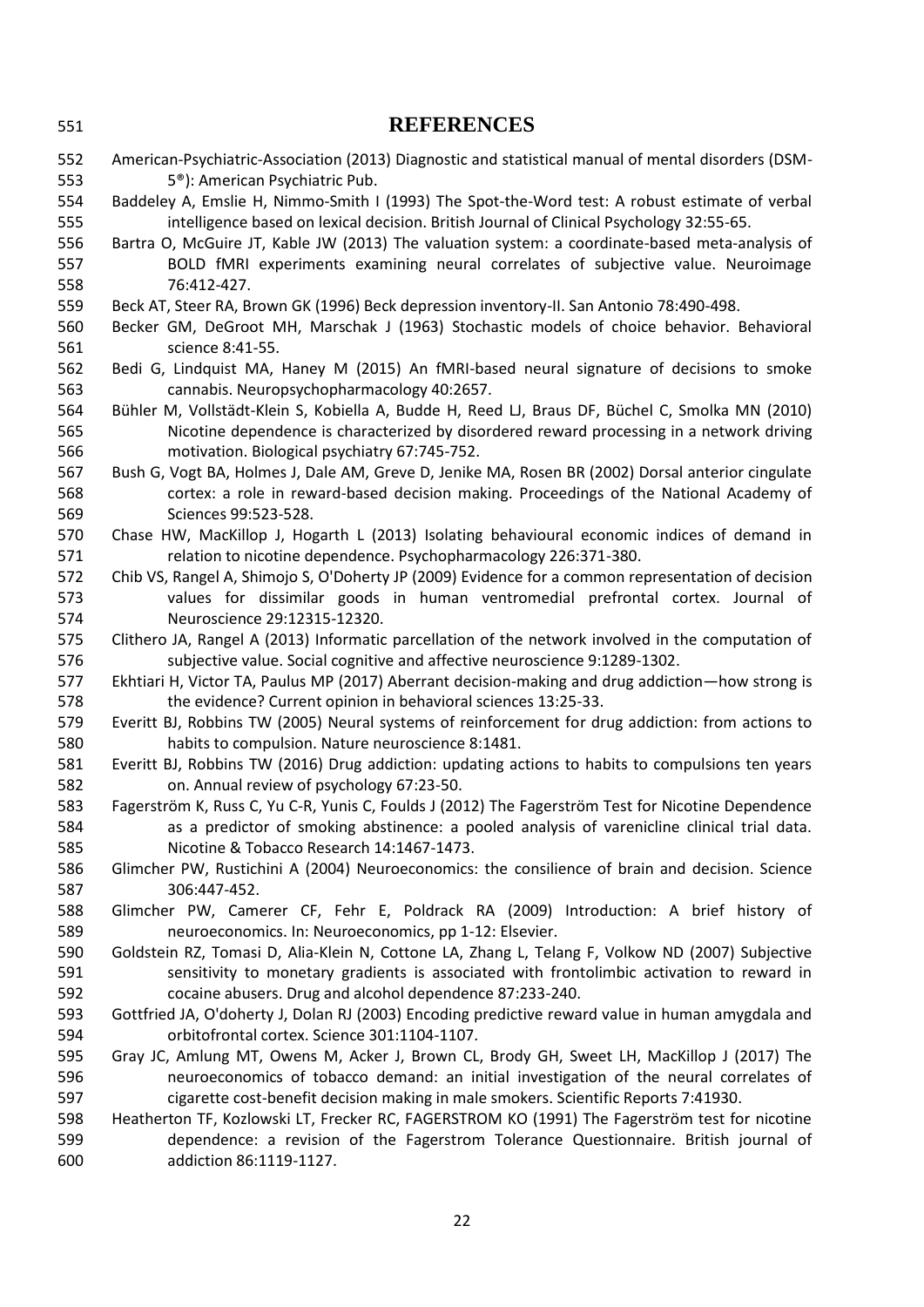- Hogarth L, Chase HW (2011) Parallel goal-directed and habitual control of human drug-seeking: Implications for dependence vulnerability. Journal of Experimental Psychology: Animal Behavior Processes 37:261.
- Hogarth L, Chase HW (2012) Evaluating psychological markers for human nicotine dependence: Tobacco choice, extinction, and Pavlovian-to-instrumental transfer. Experimental and clinical psychopharmacology 20:213.
- Ikemoto S, Panksepp J (1999) The role of nucleus accumbens dopamine in motivated behavior: a unifying interpretation with special reference to reward-seeking. Brain Research Reviews 31:6-41.
- Jacobs EA, Bickel WK (1999) Modeling drug consumption in the clinic using simulation procedures: demand for heroin and cigarettes in opioid-dependent outpatients. Experimental and clinical psychopharmacology 7:412.
- Knutson B, Adams CM, Fong GW, Hommer D (2001) Anticipation of increasing monetary reward selectively recruits nucleus accumbens. Journal of Neuroscience 21:RC159-RC159.
- Krain AL, Wilson AM, Arbuckle R, Castellanos FX, Milham MP (2006) Distinct neural mechanisms of risk and ambiguity: a meta-analysis of decision-making. Neuroimage 32:477-484.
- Lawn W, Freeman T, Hindocha C, Mokrysz C, Das R, Morgan C, Curran H (2015) The effects of nicotine dependence and acute abstinence on the processing of drug and non-drug rewards. Psychopharmacology 232:2503-2517.
- Lawn W, Freeman TP, East K, Gaule A, Aston ER, Bloomfield MA, Das RK, Morgan CJ, Curran HV (2017) The acute effects of a dopamine D3 receptor preferring agonist on motivation for cigarettes in dependent and occasional cigarette smokers. Nicotine and Tobacco Research 20:800-809.
- MacKillop J, Brown CL, Stojek MK, Murphy CM, Sweet L, Niaura RS (2012) Behavioral economic analysis of withdrawal-and cue-elicited craving for tobacco: an initial investigation. Nicotine & Tobacco Research 14:1426-1434.
- MacKillop J, Murphy JG, Ray LA, Eisenberg DT, Lisman SA, Lum JK, Wilson DS (2008) Further validation of a cigarette purchase task for assessing the relative reinforcing efficacy of nicotine in college smokers. Experimental and clinical psychopharmacology 16:57.
- Mackillop J, Murphy CM, Martin RA, Stojek M, Tidey JW, Colby SM, Rohsenow DJ (2015) Predictive validity of a cigarette purchase task in a randomized controlled trial of contingent vouchers for smoking in individuals with substance use disorders. Nicotine & Tobacco Research 18:531-537.
- MacKillop J, Amlung MT, Acker J, Gray JC, Brown CL, Murphy JG, Ray LA, Sweet LH (2014) The Neuroeconomics of Alcohol Demand: An Initial Investigation of the Neural Correlates of Alcohol Cost–Benefit Decision Making in Heavy Drinking Men. Neuropsychopharmacology 39:1988.
- McClernon FJ, Kozink RV, Lutz AM, Rose JE (2009) 24-h smoking abstinence potentiates fMRI-BOLD activation to smoking cues in cerebral cortex and dorsal striatum. Psychopharmacology 204:25-35.
- Montague PR, Berns GS (2002) Neural economics and the biological substrates of valuation. Neuron 36:265-284.
- Murphy JG, MacKillop J (2006) Relative reinforcing efficacy of alcohol among college student drinkers. Experimental and clinical psychopharmacology 14:219.
- Murphy JG, MacKillop J, Tidey JW, Brazil LA, Colby SM (2011) Validity of a demand curve measure of nicotine reinforcement with adolescent smokers. Drug and alcohol dependence 113:207- 214.
- Naqvi NH, Bechara A (2009) The hidden island of addiction: the insula. Trends in neurosciences 32:56-67.
- Naqvi NH, Rudrauf D, Damasio H, Bechara A (2007) Damage to the insula disrupts addiction to cigarette smoking. Science 315:531-534.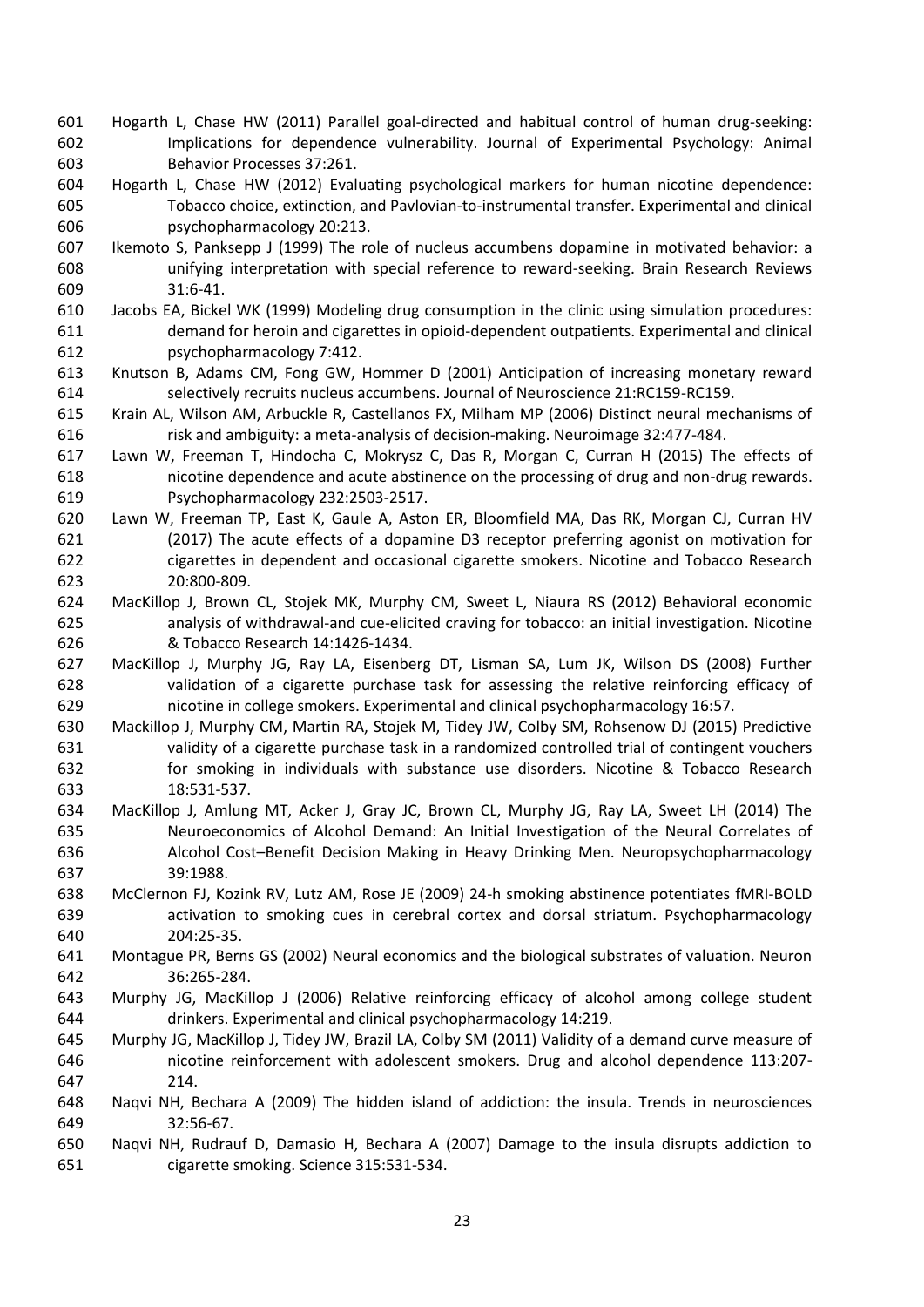- Paulus MP, Tapert SF, Schuckit MA (2005) Neural activation patterns of methamphetamine- dependent subjects during decision making predict relapse. Archives of general psychiatry 62:761-768.
- Peters J, Bromberg U, Schneider S, Brassen S, Menz M, Banaschewski T, Conrod PJ, Flor H, Gallinat J, Garavan H (2011) Lower ventral striatal activation during reward anticipation in adolescent smokers. American Journal of Psychiatry 168:540-549.
- Plassmann H, O'Doherty J, Rangel A (2007) Orbitofrontal cortex encodes willingness to pay in everyday economic transactions. Journal of neuroscience 27:9984-9988.
- Rangel A, Camerer C, Montague PR (2008) A framework for studying the neurobiology of value-based decision making. Nature reviews neuroscience 9:545.
- Redish AD, Jensen S, Johnson A (2008) Addiction as vulnerabilities in the decision process. Behavioral and Brain Sciences 31:461-487.
- Rogers RD, Ramnani N, Mackay C, Wilson JL, Jezzard P, Carter CS, Smith SM (2004) Distinct portions of anterior cingulate cortex and medial prefrontal cortex are activated by reward processing in separable phases of decision-making cognition. Biological psychiatry 55:594-602.
- Rose EJ, Ross TJ, Salmeron BJ, Lee M, Shakleya DM, Huestis MA, Stein EA (2013) Acute nicotine differentially impacts anticipatory valence-and magnitude-related striatal activity. Biological psychiatry 73:280-288.
- Rouder JN, Speckman PL, Sun D, Morey RD, Iverson G (2009) Bayesian t tests for accepting and rejecting the null hypothesis. Psychonomic bulletin & review 16:225-237.
- Rushworth MF, Behrens TE (2008) Choice, uncertainty and value in prefrontal and cingulate cortex. Nature neuroscience 11:389.
- Schoenbaum G, Shaham Y (2008) The role of orbitofrontal cortex in drug addiction: a review of preclinical studies. Biological psychiatry 63:256-262.
- Sescousse G, Redouté J, Dreher J-C (2010) The architecture of reward value coding in the human orbitofrontal cortex. Journal of neuroscience 30:13095-13104.
- Sweitzer MM, Geier CF, Joel DL, McGurrin P, Denlinger RL, Forbes EE, Donny EC (2014) Dissociated effects of anticipating smoking versus monetary reward in the caudate as a function of smoking abstinence. Biological psychiatry 76:681-688.
- Sweitzer MM, Geier CF, Denlinger R, Forbes EE, Raiff BR, Dallery J, McClernon F, Donny EC (2016) Blunted striatal response to monetary reward anticipation during smoking abstinence predicts lapse during a contingency-managed quit attempt. Psychopharmacology 233:751- 760.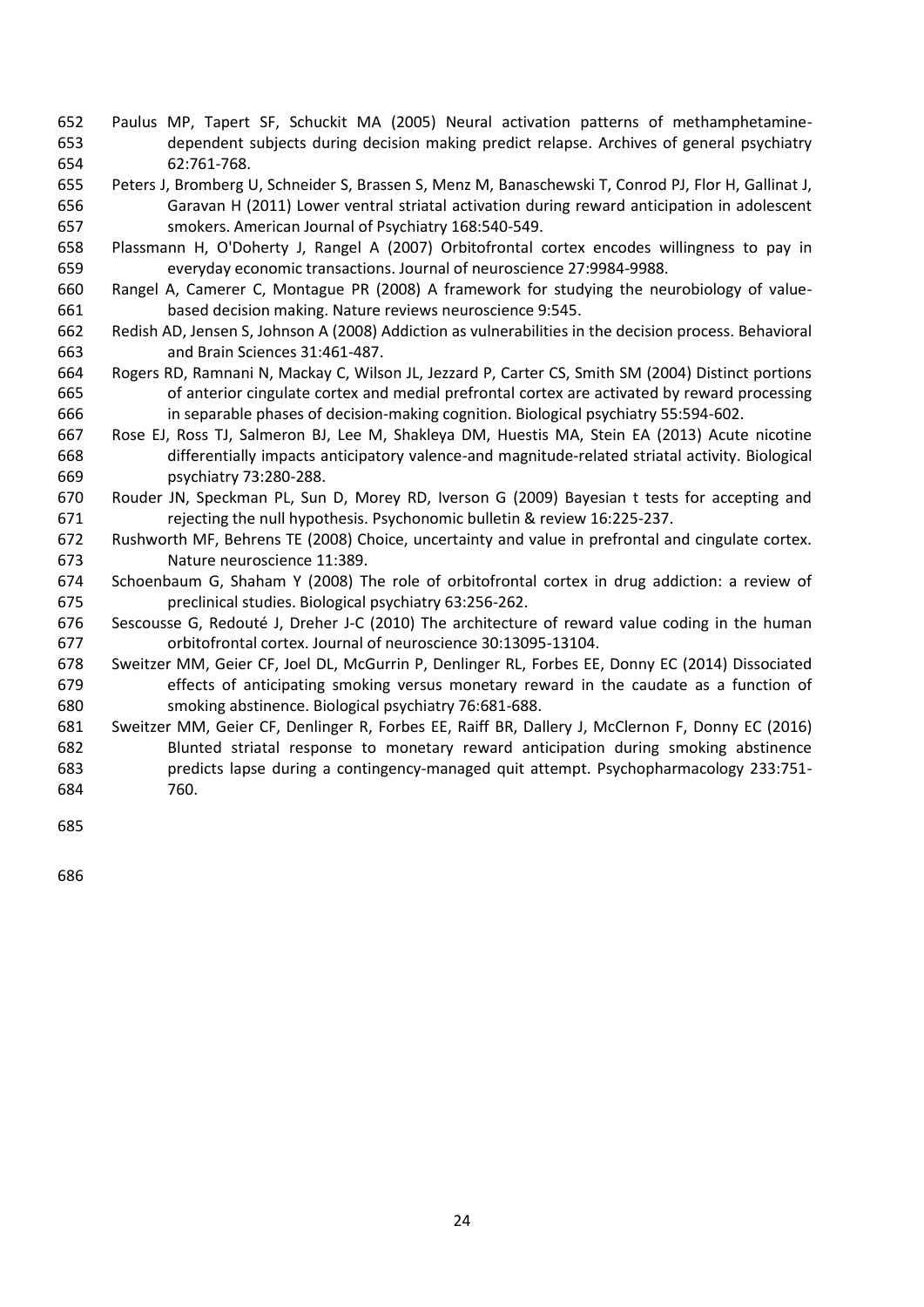**TABLES**

Table 1

 We used regions from a meta-analysis of value processing (Bartra et al., 2013), which combined monetary and non-monetary rewards: left and right striatum, and the ventromedial prefrontal cortex (vmPFC). We used the centres found in the meta-analysis and used radii of 5mm.

|                |      |    | 693      |
|----------------|------|----|----------|
| <b>Region</b>  | X    | у  | z<br>694 |
| Left striatum  | -6   | 10 | 695      |
| Right striatum | 10   | 12 | -6       |
| vmPFC          | $-2$ | 50 | -6       |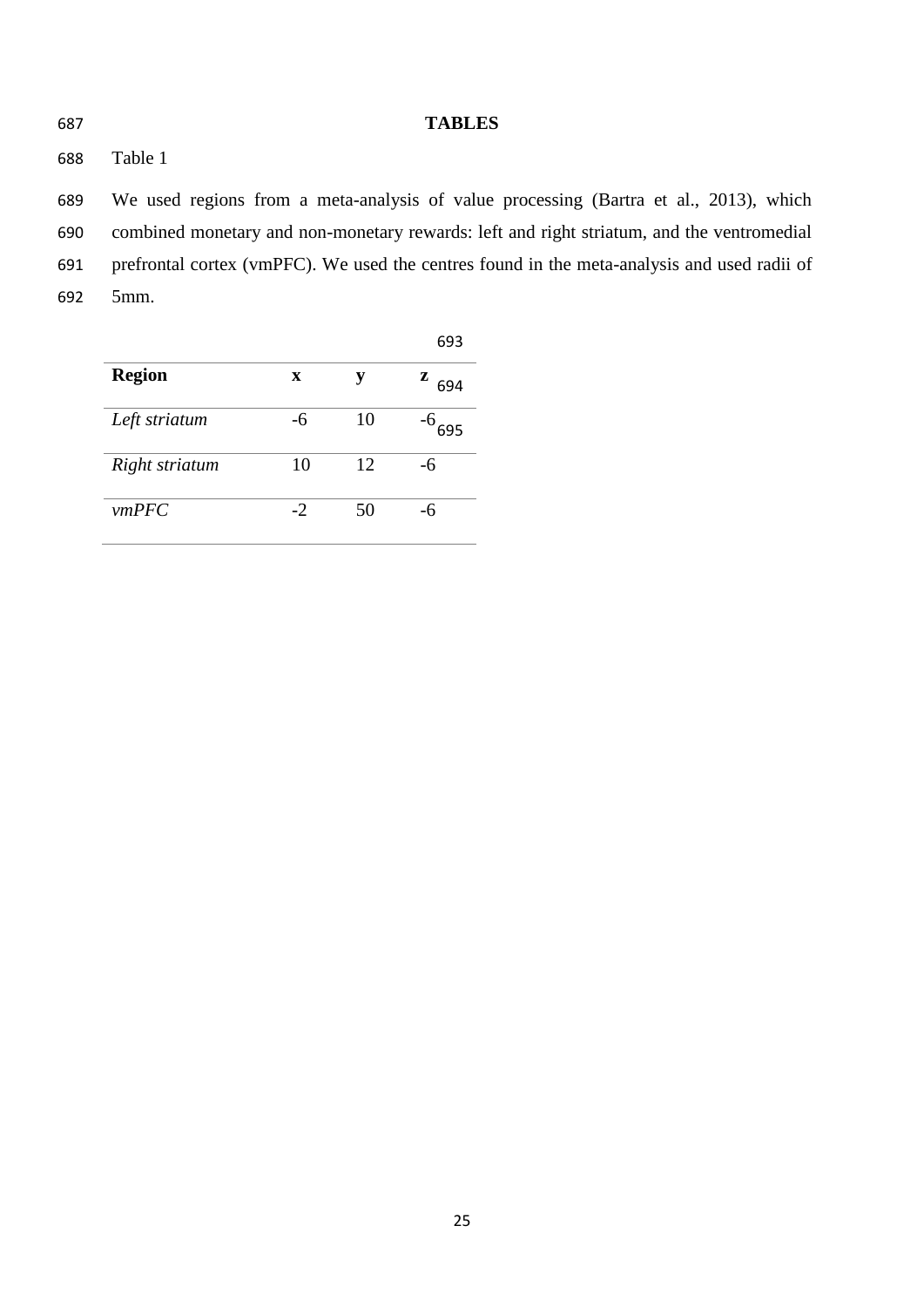696 Table 2

 Demographics of participants. Dependent smokers and occasional smokers did not differ significantly on age, BDI or verbal intelligence, although there were trend differences for age and BDI, with dependent smokers slightly older and more depressed. Occasional smokers had spent significantly more time in formal education than dependent smokers. Dependent smokers smoked more cigarettes/day and had a higher FTND. All dependent smokers had at least mild tobacco use disorder (TUD) and the majority had severe tobacco use disorder; only three occasional smokers had mild tobacco use disorder. Mean (SD) [median, range]. FTND=Fagerstrom test for nicotine dependence, DSM-TUD=Diagnostic and statistical manual of mental disorders–5 tobacco use disorder. CO=carbon monoxide. BDI=Beck 706 depression inventory. \*\*\*p<0.001, °p<0.1, <sup>np</sup> non-parametric test used, °divided #cigarettes/week by seven for #cigarettes/day for the occasional smokers.

|                                      | <b>Dependent</b>         | <b>Occasional</b>        |
|--------------------------------------|--------------------------|--------------------------|
| Gender (women/men)                   | 3/16                     | 6/13                     |
| Age (years) $^{\circ}$ <sup>np</sup> | 29.5 (10.7) [24, 18-49]  | 22.7 (4.4) [21, 19-34]   |
| $FTND***np$                          | $6.2(1.0)$ [6, 5-8]      | 0.0(0.0)                 |
| <b>DSM-TUD</b>                       | 0/4/4/11                 | 9/7/2/1                  |
| (none/mild/moderate/severe)          |                          |                          |
| # cigarettes/day*** c                | 18.7 (5.9) [17, 10-30]   | $0.5(0.2)[0.6, 0.1-0.8]$ |
| $CO (ppm)$ ***                       | $12.3(7.1)[10, 2-30]$    | $2.3(1.7)[0-6]$          |
| $BDI^{\circ}$                        | $10.2(8.7)$ [9, 0-34]    | $5.2$ [3, 0-17]          |
| Years in education***                | $12.3(3.0)$ [16, 11-20]  | $16.3(2.7)$ [11, 7-19]   |
| Spot the word (# correct)            | 46.8 (5.6) [48.5, 37-55] | 48.7 (6.5) [50, 33-56]   |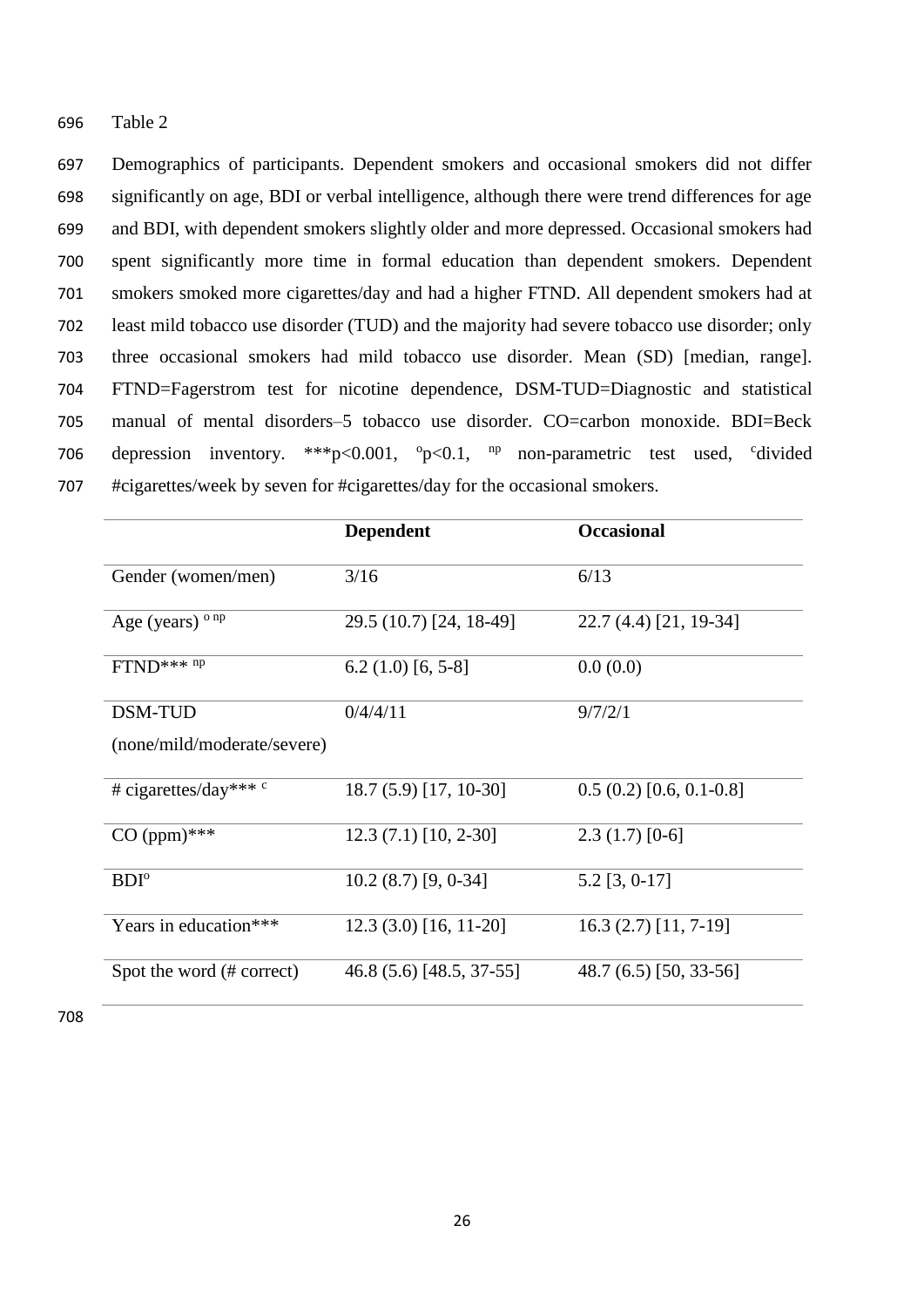- 709 Table 3
- 710 Brain activation for the cigarette-purchase>cigarette-don't-purchase contrast across both
- 711 groups. The table shows: brain regions; cluster-corrected p values for each cluster; k (cluster
- 712 size) and peaks of each cluster in Montreal Neurological Institute co-ordinates.

| <b>Region</b>               | $p$ (FWE-corr) | $\bf k$ | <b>Peak co-ordinates</b><br>in cluster [MNI, |  |
|-----------------------------|----------------|---------|----------------------------------------------|--|
|                             |                |         | $mm$ ]                                       |  |
| Left paracingulate<br>gyrus | < 0.001        | 211     | $-344 - 4$                                   |  |
| Right nucleus<br>accumbens  | 0.001          | 156     | $125 - 13$                                   |  |
| Left amygdala               | 0.046          | 82      | $-27 - 4 - 19$                               |  |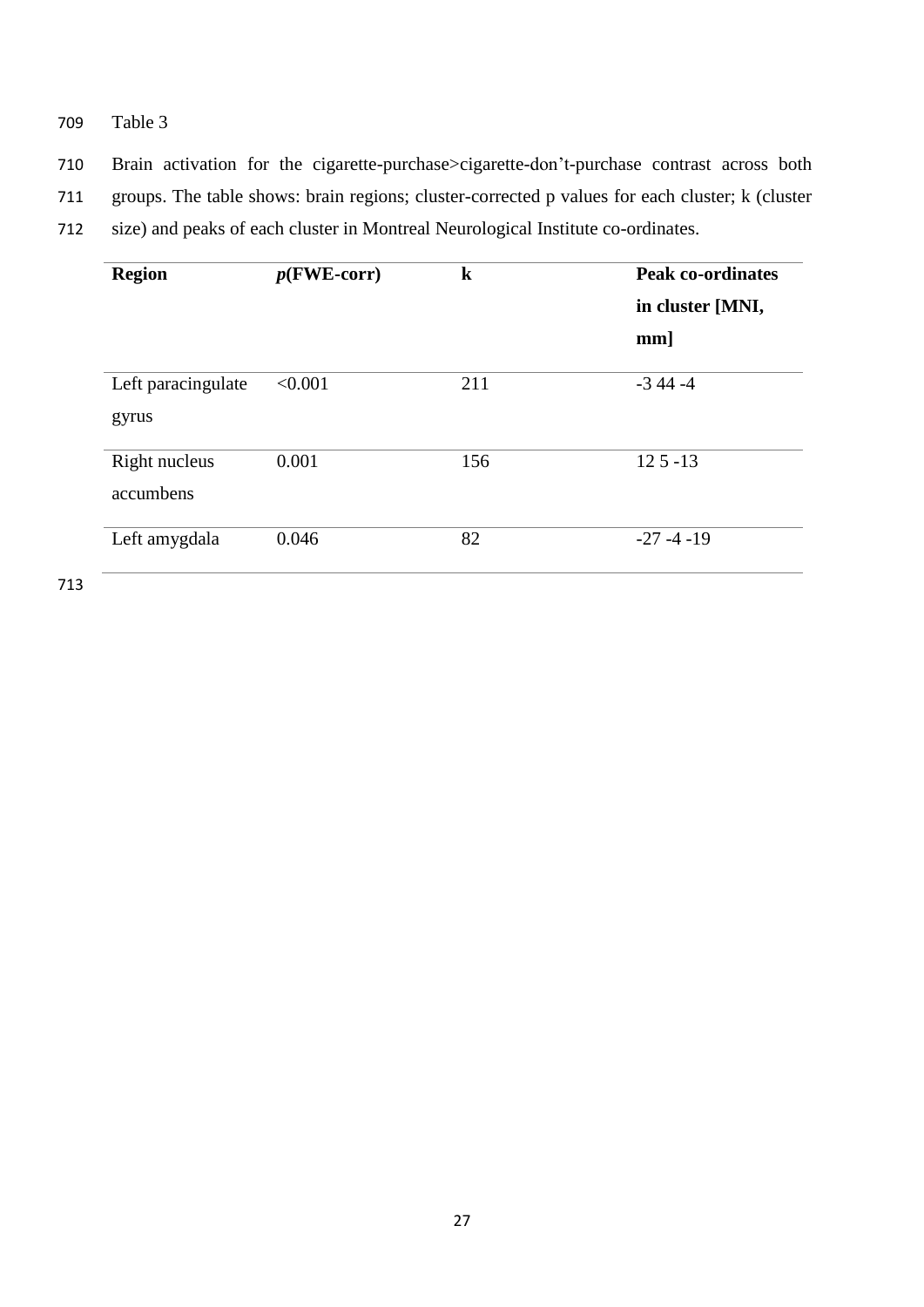#### **FIGURE CAPTIONS**

Figure 1

 (a) Example of a pre-scanning auction trial. The participant was asked how much they were willing to pay for a cigarette or voucher bundle (from £0.00 to £4.00). In this example, the bundle is '4 Amazon vouchers'. Each voucher was worth 20p, and a cigarette was worth approximately 20p in the UK at the time the study was conducted (2014). This phase of the task provides an individual WTP score for each voucher and cigarette bundle for every participant. The participant could take as long as they wanted for each trial. There were 60 of these trials.

 (b) Example of a scanning choice trial. The participant chose whether they would like to buy a cigarette or voucher bundle for a set amount of money, which was equal to their median WTP from the pre-scanning auction phase. If the participant wanted to buy the bundle, in this example 6 Marlboro cigarettes for 70p, they selected the bundle option. If the participant did not want to buy the bundle and did not want to spend any money, they selected the money option. They had 3 seconds to make this choice. Then there was an inter-trial interval for 1- 10s. There were 60 of these trials. Across both phases, there were 120 decisions. Two of them were chosen to happen in reality – one cigarette-related decision and one voucher-related decision.

Figure 2

 (a) The percentage of the bundles purchased in the scanning choice phase, as a function of the bundles' WTP, across both groups and both rewards (cigarettes and vouchers). Error bars represent standard error.

 (b) Mean number of purchases for cigarette and voucher bundles in the scanning choice 738 phase. There was a significant interaction between Group and Reward ( $p=0.020$ ), explained by a significant difference between the number of cigarette and voucher purchases in the dependent smokers (p=0.006) but not the occasional smokers. Furthermore, dependent smokers bought an unpredictably high number of cigarette bundles based on the individual 742 WTP scores and the set price  $(p=0.032)$ . Error bars represent standard error. \*p<0.05; \*\*p<0.01.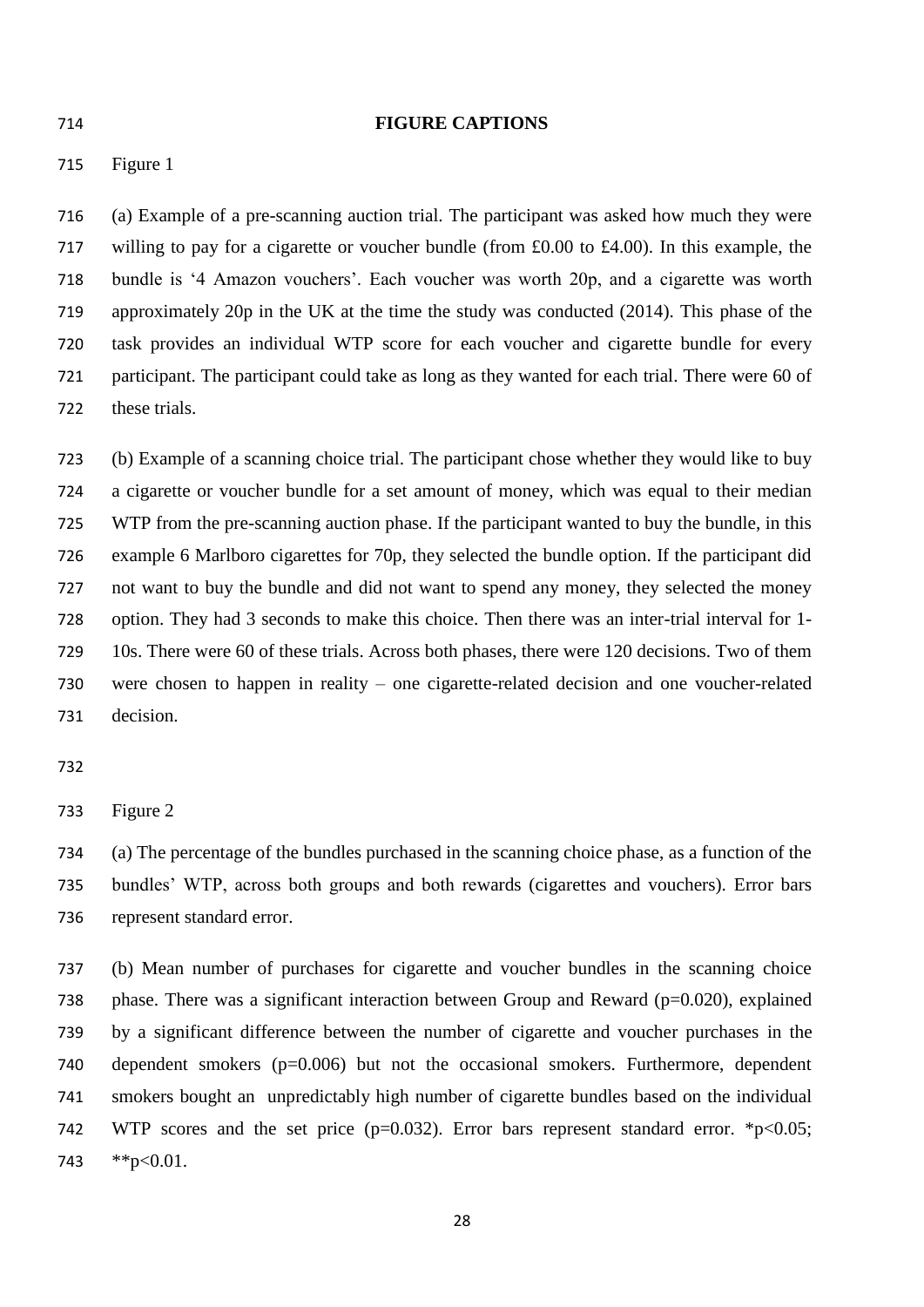#### Figure 3

 Brain activation for the contrast cigarette-purchase>cigarette-don't-purchase, across both groups in the vmPFC, left amygdala and right nucleus accumbens. Images are in the sagittal 747 view, in the following planes: left:  $x=3$ , middle:  $x=12$ , right:  $x=-27$ . The colours represent z values. The background image is a high-resolution version of the MNI152T1 template.

Figure 4

 (a) Brain activation in the left superior frontal gyrus for the contrast voucher- purchase>voucher-don't-purchase, across both groups. The cluster peak was at [-6 23 50], 753 and the cluster had 108 voxels with  $p(FWE-corr)=0.014$ . Sagittal view in plane of x=-6, 754 coronal view in plane of y=23 and axial view in plane of  $z=50$ . The background image is a high-resolution version of the MNI152T1 template.

 (b) Occasional smokers showed greater activation than dependent smokers for the voucher- purchase>voucher-don't>purchase, in the left posterior cingulate cortex. The cluster peak was at [-21 -55 32], and the cluster had 86 voxels with p(FWE-corr)=0.041. Sagittal view in 759 plane of x=-9, coronal view in plane of y=-55 and axial view in plane of  $z=32$ . The background image is a high-resolution version of the MNI152T1 template.

Figure 5

 (a) Extracted beta values for the parametric modulation term (by WTP) for the three ROIs: left striatum, right striatum and ventromedial prefrontal cortex (vmPFC). Regions were defined with centres from Bartra et al. (2013) and radii of 5mm. One-sample t-tests with 766 Bonferroni correction were conducted. Error bars represent standard errors. \*p<0.05.

(b) Spheres show the regions of interest from which the betas were extracted from.

Figure 6

 Relationship between expired carbon monoxide (CO) in parts per million (ppm) and overall BOLD response in the significant left amygdala cluster (from the cigarette-